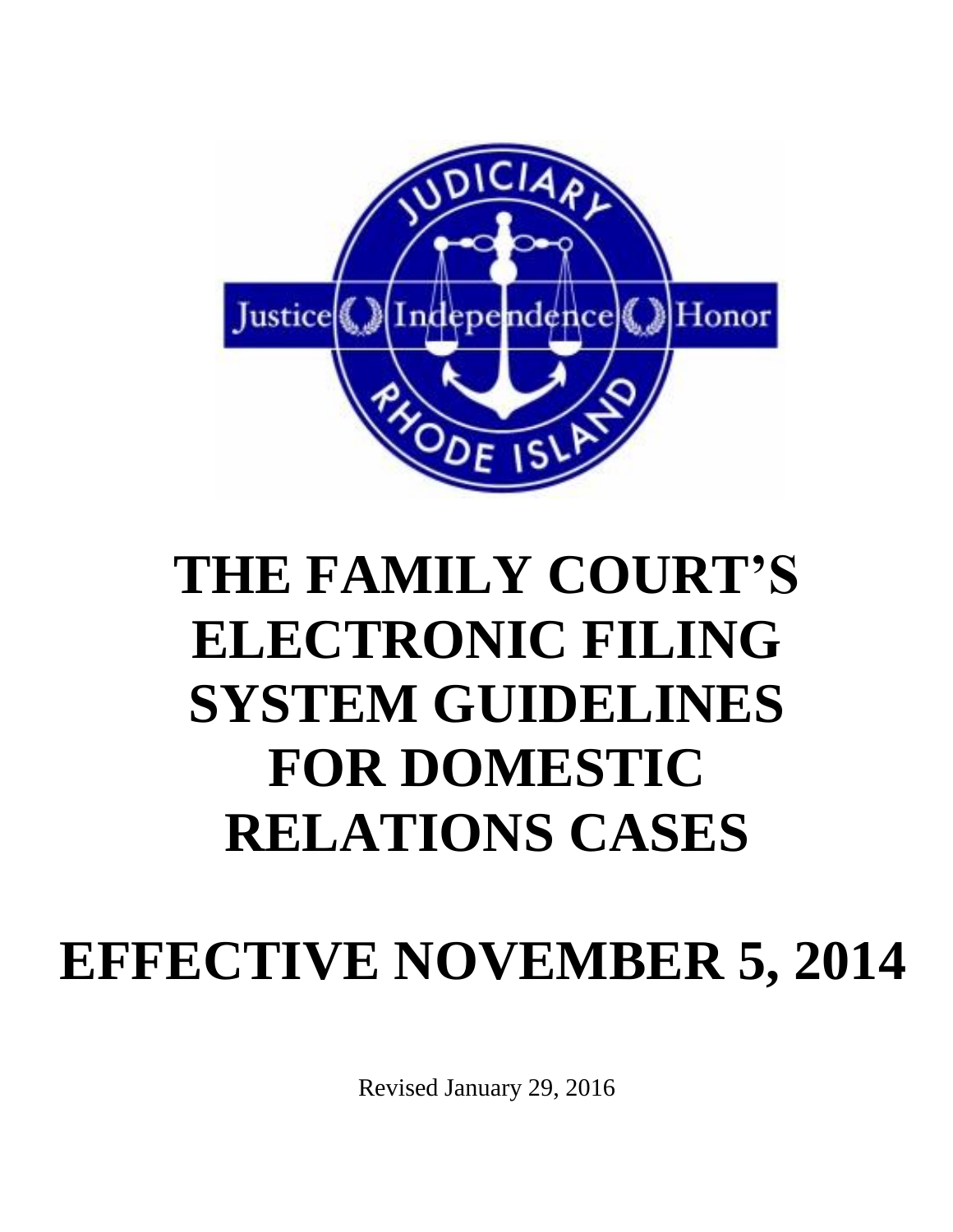## TABLE OF CONTENTS

| 1.1   |       |  |  |  |  |  |
|-------|-------|--|--|--|--|--|
|       |       |  |  |  |  |  |
| 2.1   |       |  |  |  |  |  |
| 2.2   |       |  |  |  |  |  |
|       | 2.2.1 |  |  |  |  |  |
|       | 2.2.2 |  |  |  |  |  |
|       | 2.2.3 |  |  |  |  |  |
|       | 2.2.4 |  |  |  |  |  |
| 2.3   |       |  |  |  |  |  |
| 2.3.1 |       |  |  |  |  |  |
| 2.4   |       |  |  |  |  |  |
| 2.5   |       |  |  |  |  |  |
|       | 2.5.1 |  |  |  |  |  |
| 2.6   |       |  |  |  |  |  |
|       |       |  |  |  |  |  |
|       |       |  |  |  |  |  |
|       |       |  |  |  |  |  |
| 4.1   |       |  |  |  |  |  |
| 4.2   |       |  |  |  |  |  |
| 4.3   |       |  |  |  |  |  |
| 4.4   |       |  |  |  |  |  |
| 4.5   |       |  |  |  |  |  |
|       |       |  |  |  |  |  |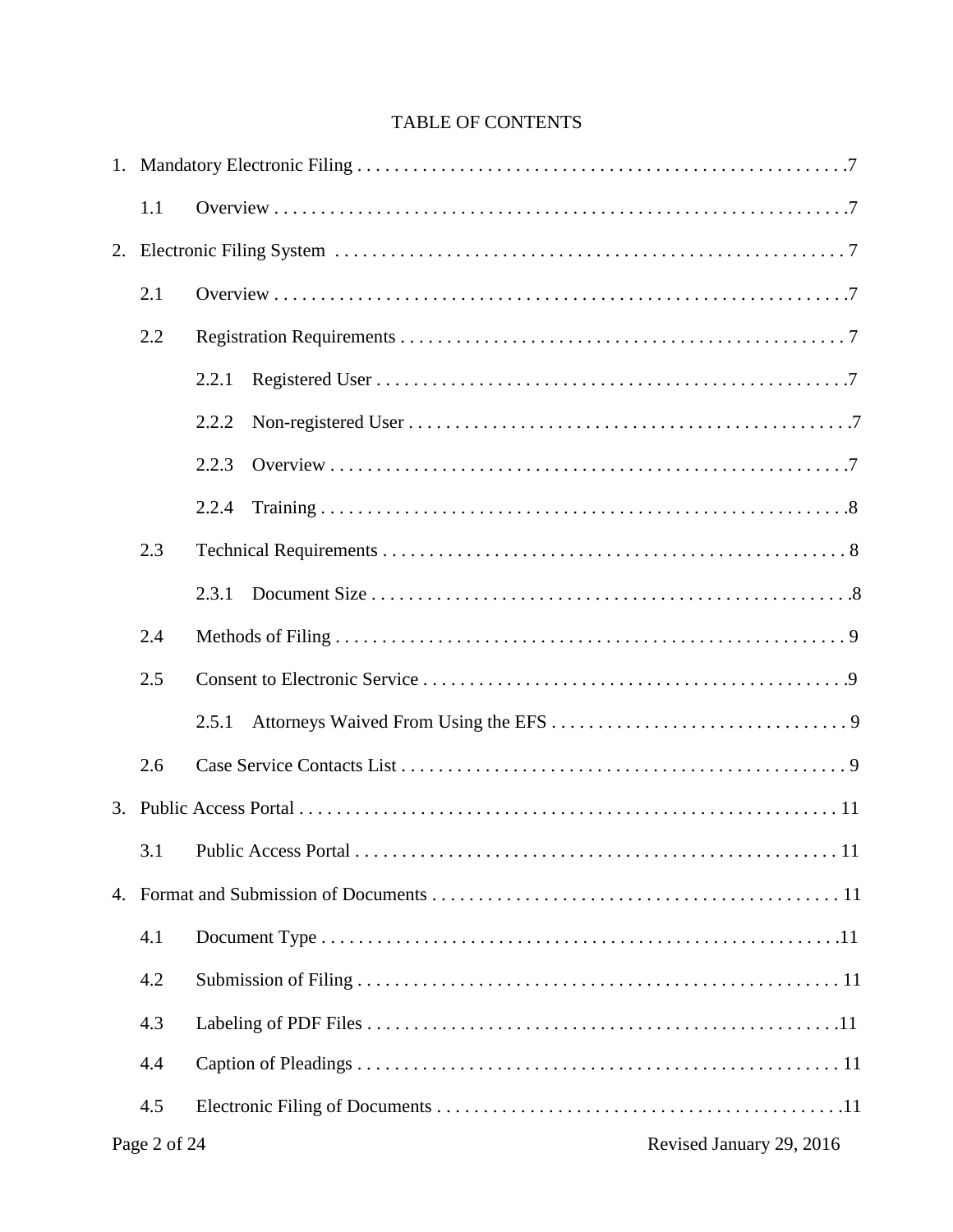|       | 4.5.1 |  |  |  |
|-------|-------|--|--|--|
|       | 4.5.2 |  |  |  |
|       | 4.5.3 |  |  |  |
| 4.6   |       |  |  |  |
| 4.7   |       |  |  |  |
| 4.8   |       |  |  |  |
|       | 4.8.1 |  |  |  |
|       | 4.8.2 |  |  |  |
|       |       |  |  |  |
| 5.1   |       |  |  |  |
| 5.2   |       |  |  |  |
|       | 5.2.1 |  |  |  |
|       | 5.2.2 |  |  |  |
|       | 5.2.3 |  |  |  |
| 5.2.4 |       |  |  |  |
|       | 5.2.5 |  |  |  |
|       |       |  |  |  |
|       | 5.3.1 |  |  |  |
|       | 5.3.2 |  |  |  |
|       | 5.3.3 |  |  |  |
|       | 5.3.4 |  |  |  |
|       | 5.3.5 |  |  |  |
|       | 5.3.6 |  |  |  |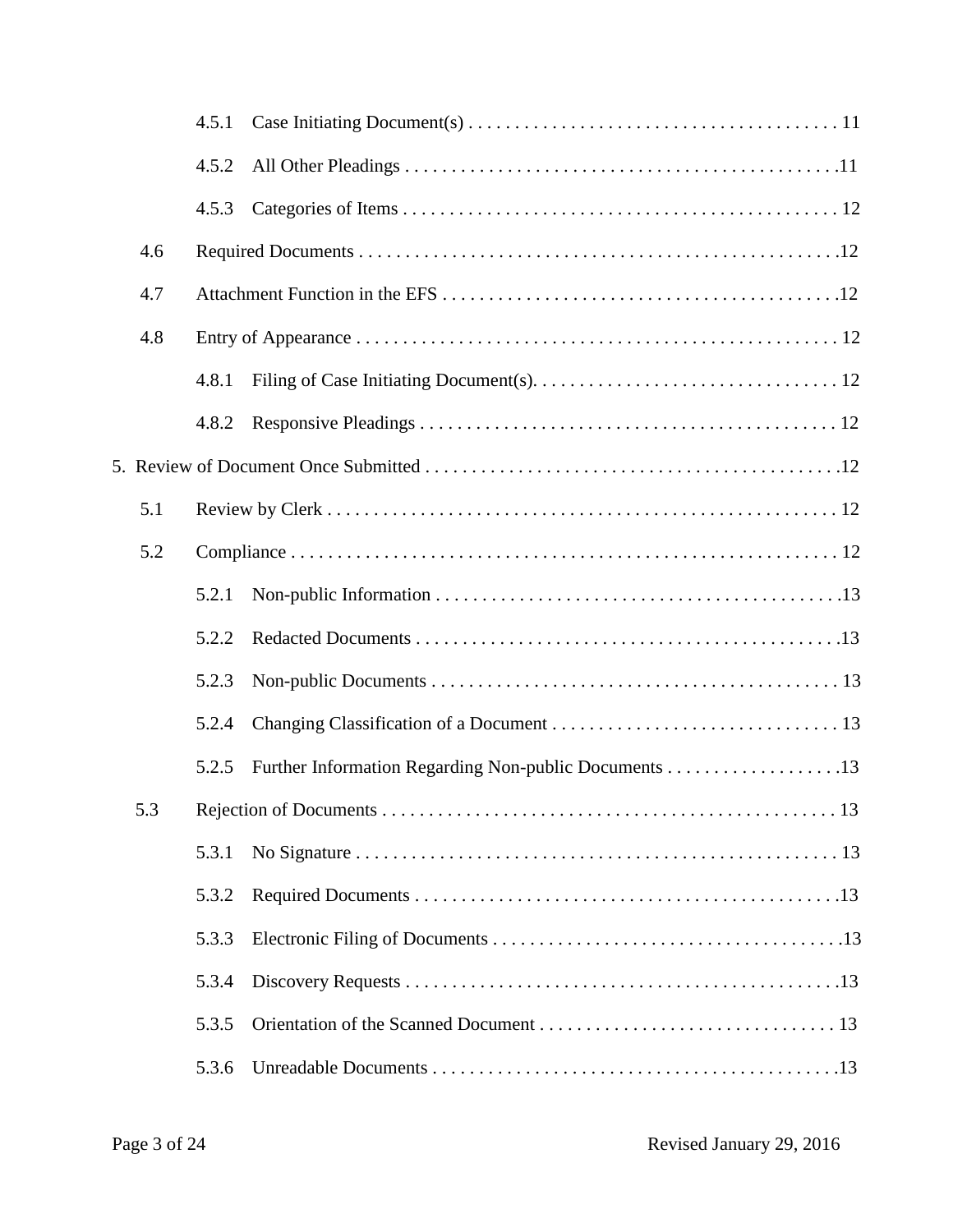|     |     | 5.3.7 |  |  |  |  |
|-----|-----|-------|--|--|--|--|
|     | 5.4 |       |  |  |  |  |
|     | 5.5 |       |  |  |  |  |
|     |     | 5.5.1 |  |  |  |  |
|     |     | 5.5.2 |  |  |  |  |
|     |     |       |  |  |  |  |
|     | 6.1 |       |  |  |  |  |
|     |     | 6.1.1 |  |  |  |  |
|     |     | 6.1.2 |  |  |  |  |
|     |     | 6.1.3 |  |  |  |  |
|     | 6.2 |       |  |  |  |  |
|     |     | 6.2.1 |  |  |  |  |
|     |     | 6.2.2 |  |  |  |  |
|     |     | 6.2.3 |  |  |  |  |
|     | 6.3 |       |  |  |  |  |
|     | 6.4 |       |  |  |  |  |
| 6.5 |     |       |  |  |  |  |
| 7.  |     |       |  |  |  |  |
|     | 7.1 |       |  |  |  |  |
|     | 7.2 |       |  |  |  |  |
|     | 7.3 |       |  |  |  |  |
|     | 7.4 |       |  |  |  |  |
|     |     | 7.4.1 |  |  |  |  |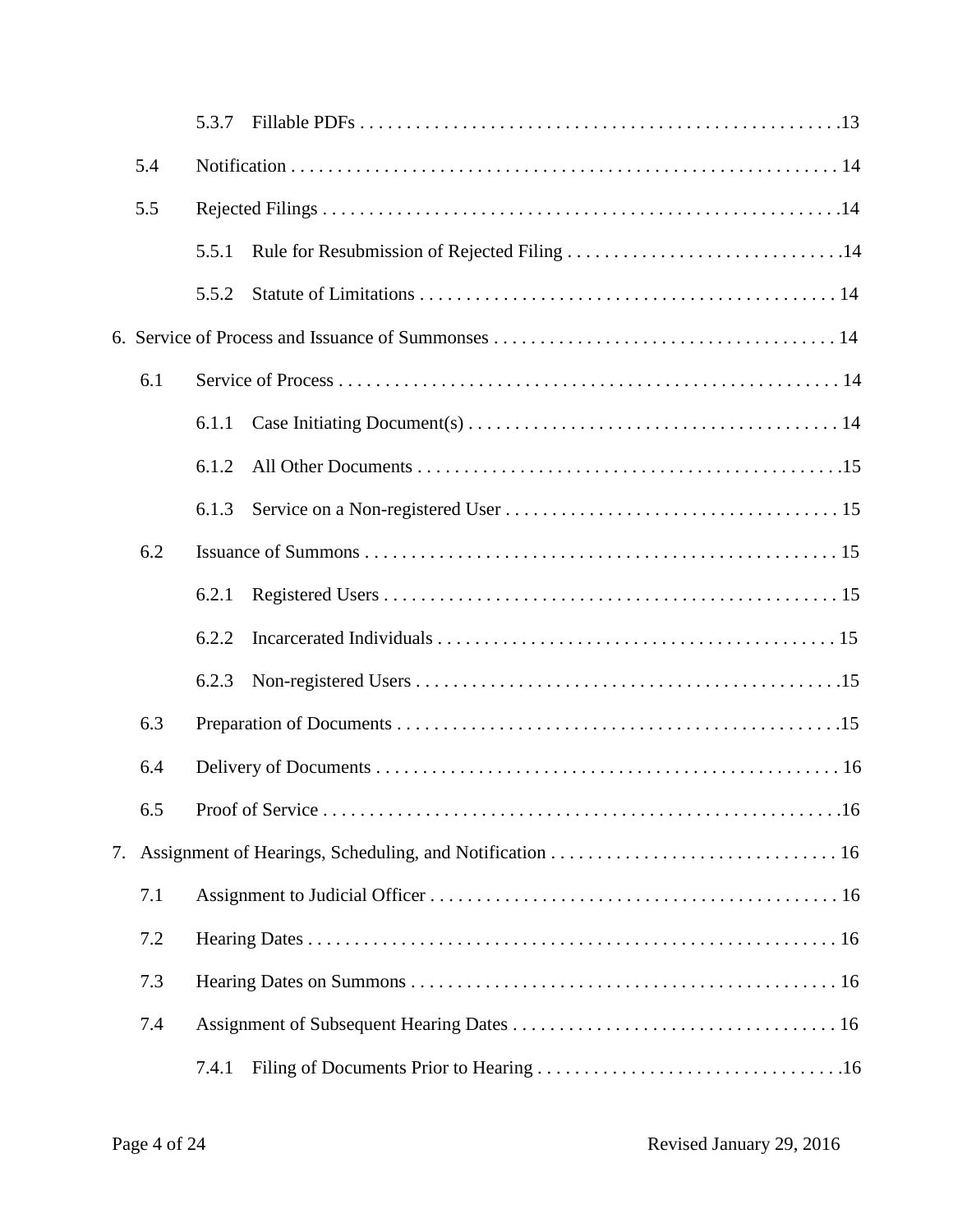|     | 7.4.2                                                                        |         |                                                    |  |  |  |
|-----|------------------------------------------------------------------------------|---------|----------------------------------------------------|--|--|--|
|     |                                                                              | 7.4.2.1 |                                                    |  |  |  |
|     |                                                                              | 7.4.2.2 |                                                    |  |  |  |
| 7.5 |                                                                              |         |                                                    |  |  |  |
|     |                                                                              |         |                                                    |  |  |  |
| 8.1 |                                                                              |         |                                                    |  |  |  |
|     | 8.1.1                                                                        |         |                                                    |  |  |  |
| 8.2 |                                                                              |         |                                                    |  |  |  |
|     | 8.2.1                                                                        |         |                                                    |  |  |  |
|     | 8.2.2                                                                        |         |                                                    |  |  |  |
|     | 8.2.3                                                                        |         |                                                    |  |  |  |
|     | 8.2.4                                                                        |         |                                                    |  |  |  |
|     | 8.2.5                                                                        |         | The Office of Child Support Services, Rhode Island |  |  |  |
|     |                                                                              | 8.2.5.1 |                                                    |  |  |  |
| 8.3 |                                                                              |         | No Documents Filed on Day of Scheduled Hearing 18  |  |  |  |
|     | 8.3.1                                                                        |         |                                                    |  |  |  |
|     | 8.3.2                                                                        |         |                                                    |  |  |  |
| 8.4 | Ex Parte Motions, Emergency Motions, and Motions for an Expedited Hearing 19 |         |                                                    |  |  |  |
|     | 8.4.1                                                                        |         |                                                    |  |  |  |
|     | 8.4.2                                                                        |         |                                                    |  |  |  |
|     | 8.4.3                                                                        |         |                                                    |  |  |  |
| 8.5 |                                                                              |         |                                                    |  |  |  |
| 8.6 |                                                                              |         |                                                    |  |  |  |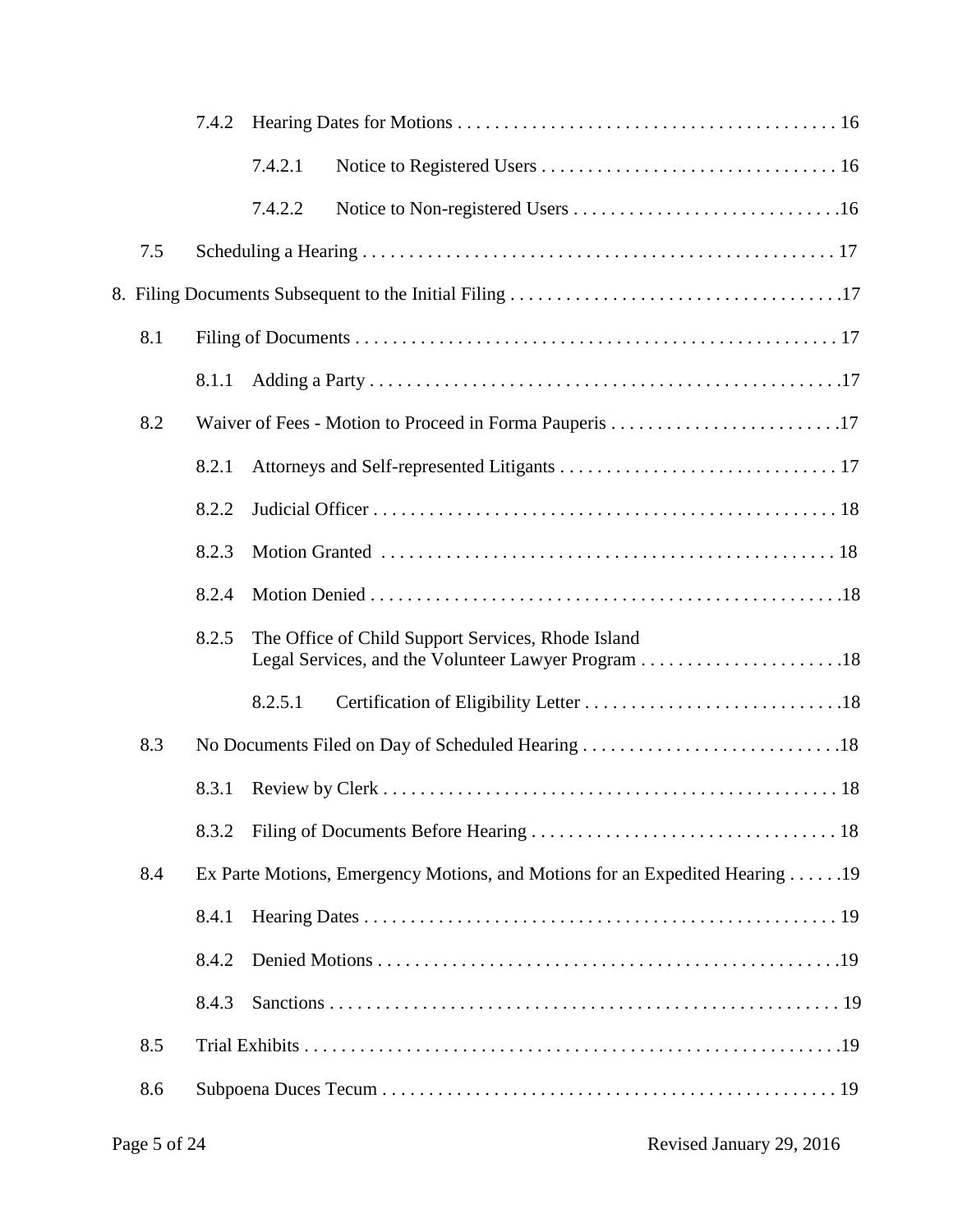| 8.7  |                                                                 |         |  |  |  |  |
|------|-----------------------------------------------------------------|---------|--|--|--|--|
|      | 8.7.1                                                           |         |  |  |  |  |
|      | 8.7.2                                                           |         |  |  |  |  |
|      | 8.7.3                                                           |         |  |  |  |  |
|      | 8.7.4                                                           |         |  |  |  |  |
|      | 8.7.5                                                           |         |  |  |  |  |
|      | 8.7.6                                                           |         |  |  |  |  |
|      |                                                                 | 8.7.6.1 |  |  |  |  |
|      |                                                                 | 8.7.6.2 |  |  |  |  |
|      |                                                                 | 8.7.6.3 |  |  |  |  |
| 8.8  |                                                                 |         |  |  |  |  |
|      |                                                                 |         |  |  |  |  |
| 9.1  |                                                                 |         |  |  |  |  |
| 9.2  |                                                                 |         |  |  |  |  |
|      |                                                                 |         |  |  |  |  |
| 10.1 |                                                                 |         |  |  |  |  |
|      | 10.2 Miscellaneous and Divorce Cases in Which a Motion for Post |         |  |  |  |  |
| 10.3 |                                                                 |         |  |  |  |  |
|      |                                                                 |         |  |  |  |  |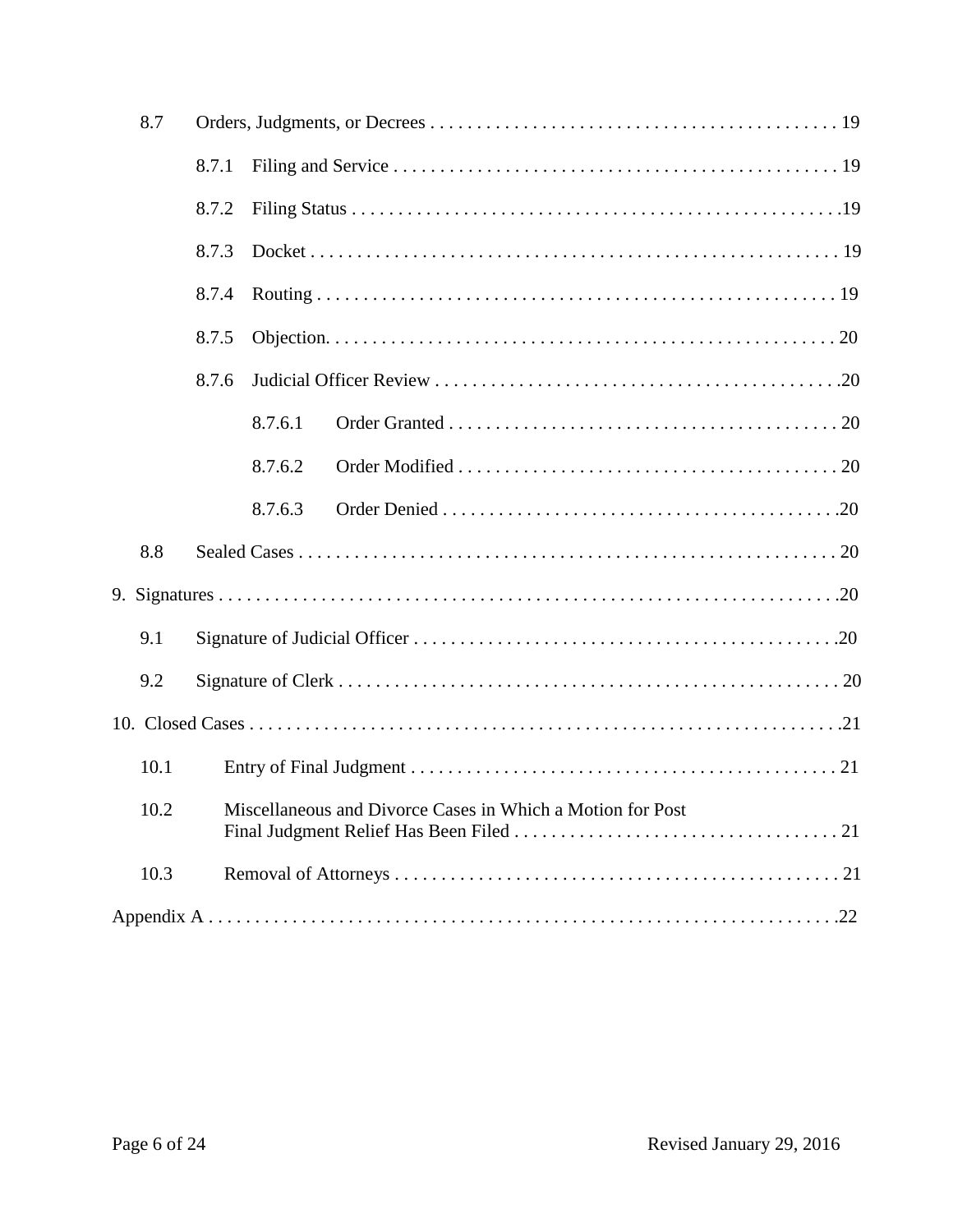## 1. Mandatory Electronic Filing

1.1 Overview - Pursuant to Article X of the Rhode Island Supreme Court Rules Governing Electronic Filing, electronic filing (efiling) shall be mandatory for all parties except for incarcerated individuals or where a waiver is granted in accordance with Article X, Rule 3(c). Self-represented litigants may electronically file documents in accordance with Article X, Rule 3(b) but are not required to do so. If there are any conflicts between Article X, the Rhode Island Judiciary User Guide for Electronic Filing, and the Family Court's Electronic Filing System Guidelines for Domestic Relations Cases, Article X shall control.

### 2. Electronic Filing System

- 2.1 Overview The Rhode Island Judiciary's (Judiciary) electronic filing system (EFS) is called Odyssey File and Serve, a product of Tyler Technologies, Inc. Access to the EFS is located on the Judiciary's website at [www.courts.ri.gov](http://www.courts.ri.gov/) under the heading of Electronic Filing or the Registered User may go directly to [https://rhodeisland.tylerhost.net/.](https://rhodeisland.tylerhost.net/)
- 2.2 Registration Requirements
	- 2.2.1 Registered User A Registered User is an individual or entity with an assigned username and password authorized by the Judiciary to access and utilize the EFS.
	- 2.2.2 Non-registered User A Non-registered User is an incarcerated individual, an attorney who has been granted a waiver of the mandatory efiling requirements, or a self-represented litigant who has chosen not to use efiling.
	- 2.2.3 Overview To become a Registered User of the EFS, an individual or entity shall be responsible for the following:
		- (A) Maintain an email address where notice and service can be made. An attorney shall register his or her email address with the Supreme Court through the Supreme Court Attorney Portal, Attorney Registration.

It is the responsibility of every Registered User to have a valid, working email address. The Judiciary assumes no responsibility for inoperable email addresses or unread email.

**The case management system (CMS) can currently store only one email address per attorney, which shall be the one on file with the Supreme Court.** Attorneys may want to configure their own email systems to forward any emails from the court to the appropriate staff within their offices.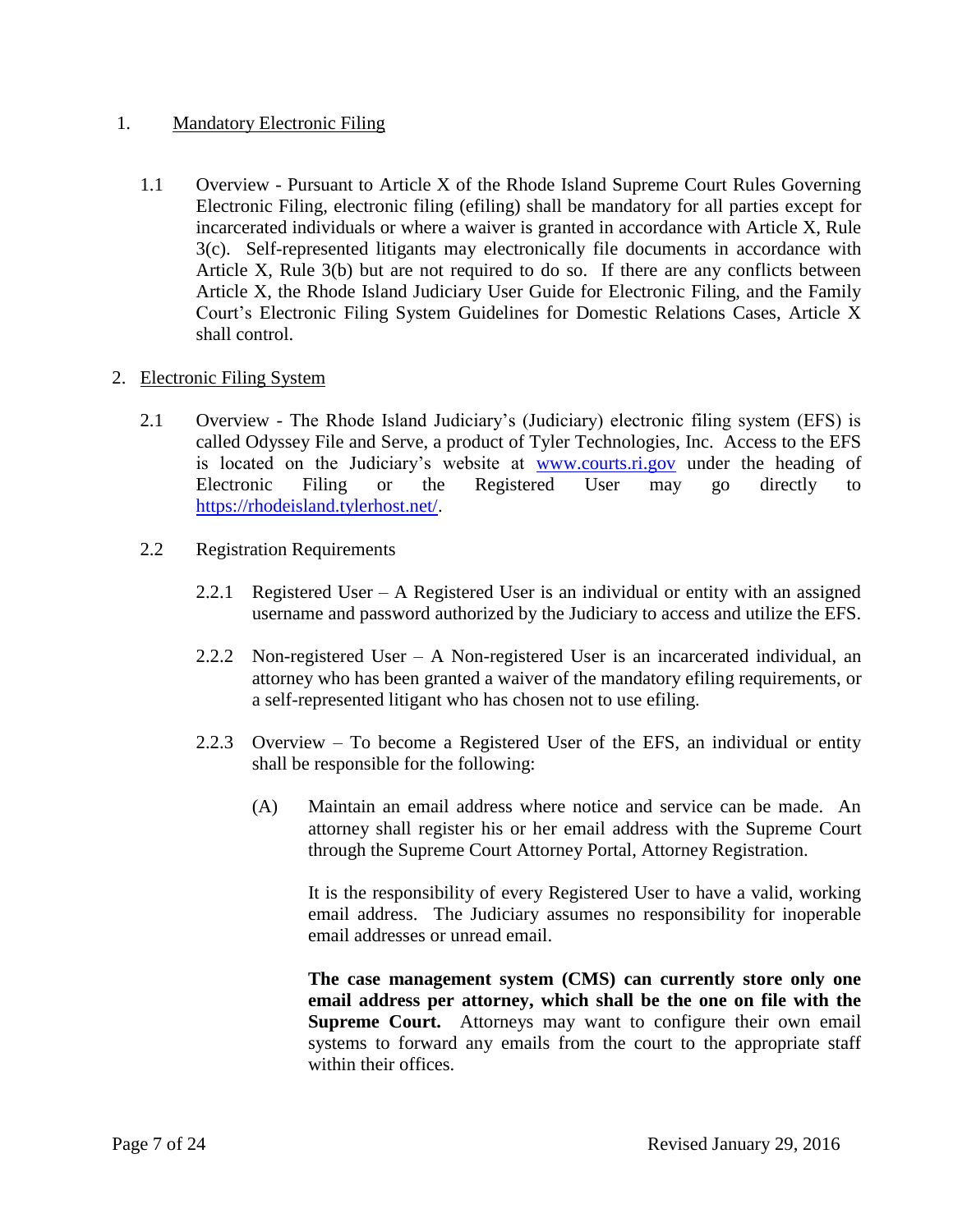- (B) Sign a Usage Agreement that establishes the obligations and responsibilities of the Registered User and provides guidelines for the use of the EFS.
- (C) Provide and maintain a valid credit card for billing purposes.
- 2.2.4 Training Registered Users are strongly encouraged to participate in a training session conducted by staff of Tyler Technologies, Inc. via live webinars through the Internet. If you are an attorney, the training session will qualify for one (1) Rhode Island mandatory continuing legal education (MCLE) credit.

As the taped training sessions are available online (on-demand) on the Judiciary's website, anyone can view them as needed. MCLE credit will not be offered for the self-study taped sessions online. You may register for the webinar training or view the taped sessions on the Judiciary's website at [www.courts.ri.gov](http://www.courts.ri.gov/) under the heading of Electronic Filing, Training or go directly to the following address:

[https://eg2113prss.egain.net/system/templates/selfservice/national/#!portal/1027/](https://eg2113prss.egain.net/system/templates/selfservice/national/#!portal/1027/article/4776/When-are-the-Online-Training-Sessions-for-Rhode-Island-RI4776) [article/4776/When-are-the-Online-Training-Sessions-for-Rhode-Island-RI4776.](https://eg2113prss.egain.net/system/templates/selfservice/national/#!portal/1027/article/4776/When-are-the-Online-Training-Sessions-for-Rhode-Island-RI4776)

- 2.3 Technical Requirements For technical requirements for using the EFS, please refer to the Rhode Island Judiciary Guide to Electronic Filing available on the Judiciary's website at [www.ri.courts.gov](http://www.ri.courts.gov/) under the heading of Electronic Filing.
	- 2.3.1 Document Size A single filing should not be greater than 25 megabytes. If a filing exceeds the size limitation, the first filing should contain the lead document and attachments with a note in the "Filing Comments" that "File Exceeds Size Limitation – Part 2 to Follow."

| <b>Select Filing Code*</b>  |                                                                     |  |
|-----------------------------|---------------------------------------------------------------------|--|
| Motion for Summary Judgment | $\sqrt{ }$ E-File<br>Service<br>$\overline{\phantom{a}}$            |  |
| <b>Filing Description</b>   |                                                                     |  |
| <b>Reference Number*</b>    |                                                                     |  |
| 1234                        |                                                                     |  |
| Documents                   |                                                                     |  |
| <b>Lead Document*</b> (i)   | Plaintiff John Smith's Motion for Summary Judgment<br>B<br>292.1 kb |  |
|                             | Description                                                         |  |
|                             | Plaintiff John Smith's Motion for Summary Juc-<br>Confidential      |  |
| Attachments (i)             | Add More Documents<br>-----------------------------------           |  |
|                             | Plaintiff John Smith's Memorandum in Support of<br>lж<br>292.1 kb   |  |
|                             | Description                                                         |  |
|                             | Plaintiff John Smith's Memorandum in Suppor<br>Confidential         |  |
|                             |                                                                     |  |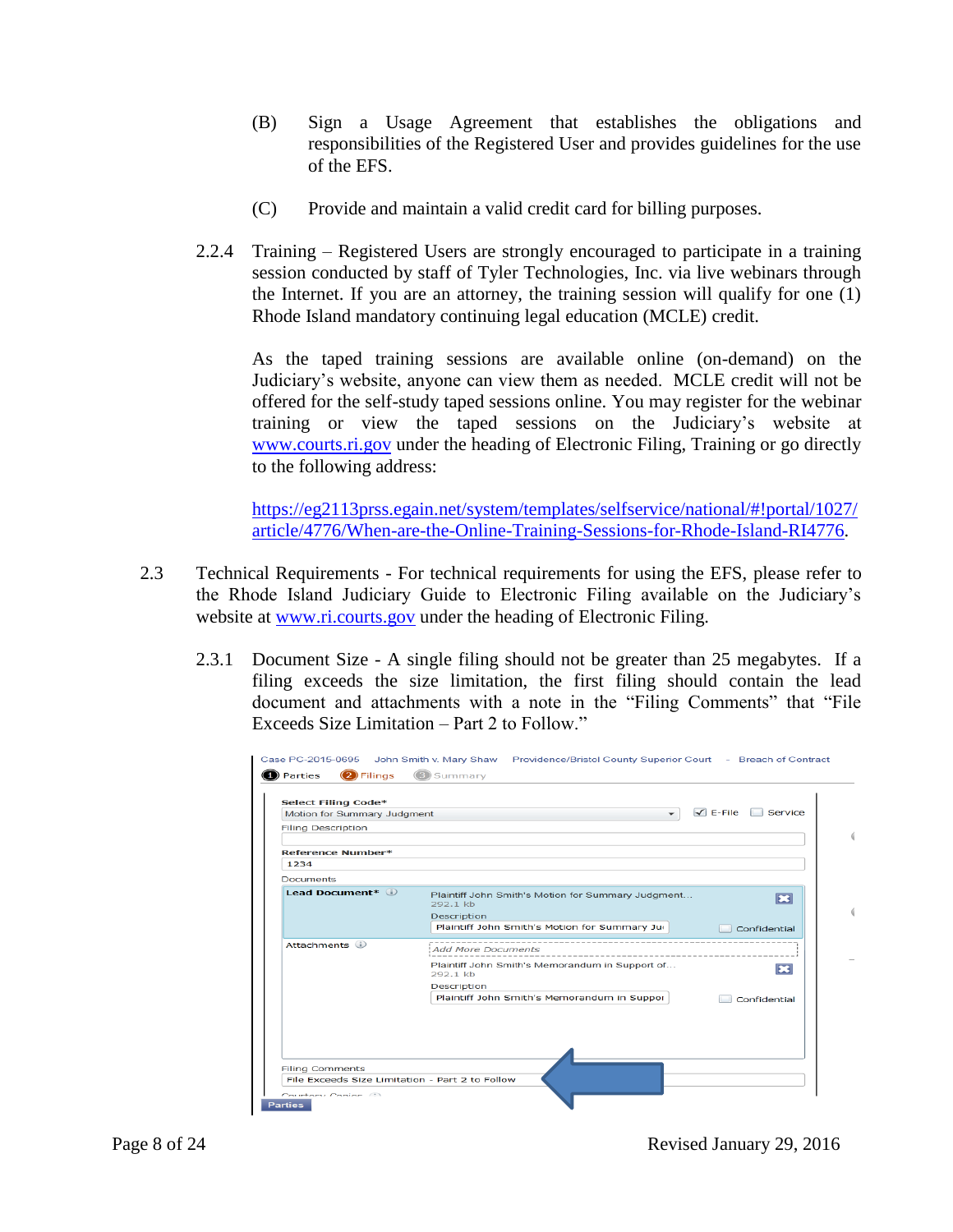The second filing should contain the same lead document but with the remaining attachments and a note in the "Filing Comments" that "File Exceeds Size Limitation – Part 2."

| <b>Select Filing Code*</b>  |                                                                                                                                      |
|-----------------------------|--------------------------------------------------------------------------------------------------------------------------------------|
| Motion for Summary Judgment | $\sqrt{ }$ E-File<br>Service                                                                                                         |
| <b>Filing Description</b>   |                                                                                                                                      |
| Reference Number*           |                                                                                                                                      |
| 1234                        |                                                                                                                                      |
| <b>Documents</b>            |                                                                                                                                      |
| Lead Document* (i)          | Plaintiff John Smith's Motion for Summary Judgment<br>BB<br>292.1 kb<br>Description<br>Plaintiff John Smith's Motion for Summary Juc |
| Attachments (i)             | <b>Add More Documents</b>                                                                                                            |
|                             | Attachment 1. Test.pdf<br>$\overline{\mathbf{x}}$<br>292.1 kb                                                                        |
|                             | Description                                                                                                                          |
|                             | Attachment 1.Test.pdf<br>Confidential                                                                                                |
|                             | Attachment 2. Test.pdf<br>$ \mathbf{x} $<br>292.1 kb                                                                                 |
|                             | Description                                                                                                                          |
|                             | Attachment 2.Test.pdf<br>Confidential                                                                                                |

- 2.4 Methods of Filing Registered Users shall no longer be permitted to file by mail. No parties will be permitted to file by facsimile transmission. No parties will be permitted to file in the courtroom except in exceptional circumstances. Except for ex parte motions, emergency motions, motions for an expedited hearing, motions to proceed in forma pauperis, complaints for an order of protection, and complaints under the Uniform Child Custody Act, and exceptional circumstances, Registered Users shall not be permitted to file in the clerk's office. See Section 8 within these guidelines.
- 2.5 Consent to Electronic Service In accordance with Article X, Rules 3(a) and 6(b) of the Rhode Island Supreme Court Rules Governing Electronic Filing, upon the initiation of a case and/or upon submission of an entry of appearance in a matter, Registered Users are deemed to consent to receive electronic service of all documents through the EFS.
	- 2.5.1 Attorneys Waived From Using the EFS Attorneys who are granted a waiver in accordance with Article X, Rule 3(c) shall file a copy of the Order with the filing of all pleadings.
- 2.6 Case Service Contacts List Registered Users must:
	- (A) File an Entry of Appearance (see Section 4.8 within these guidelines) in each case if the Registered User is an attorney; and
	- (B) Register their contact information in each case on the EFS.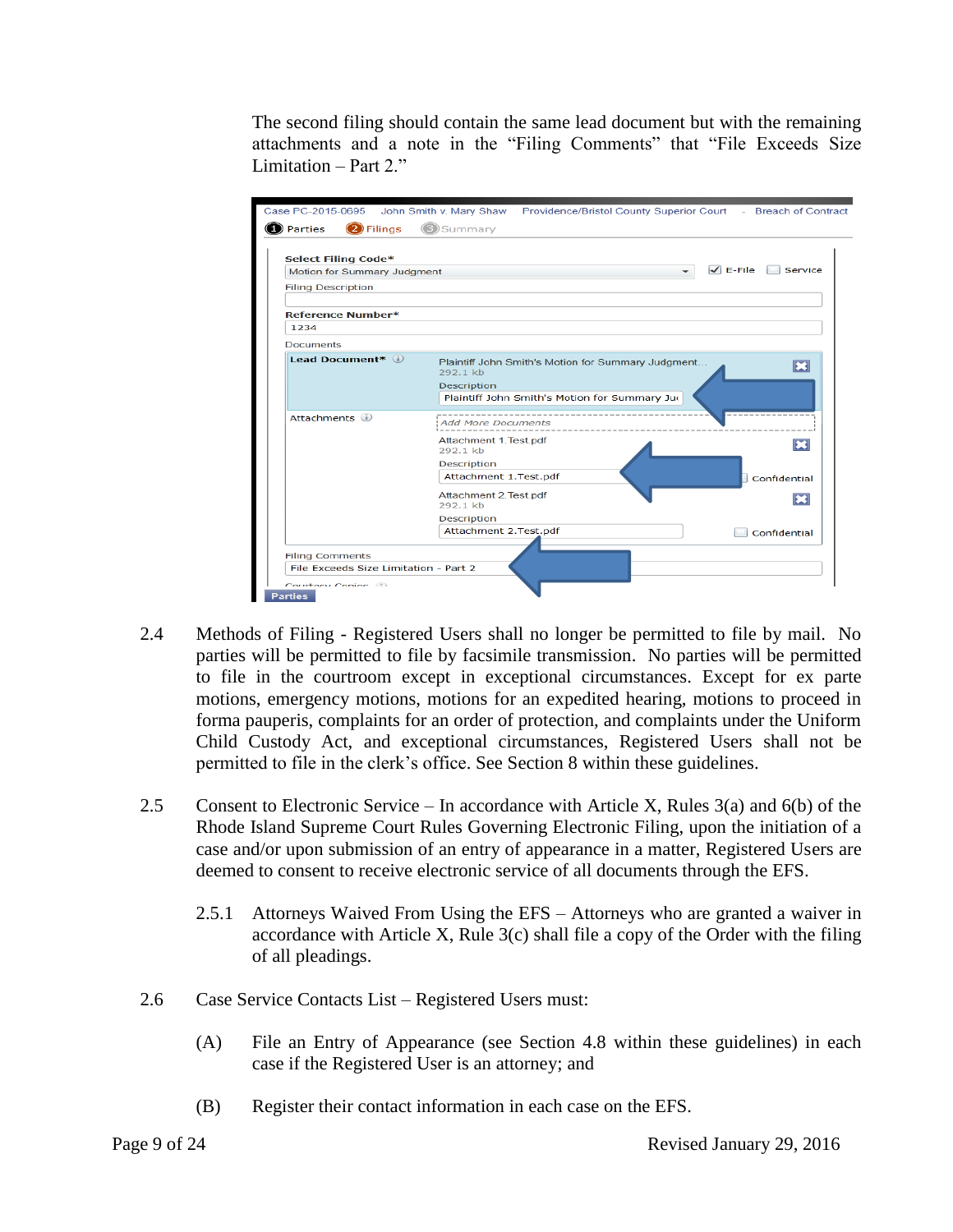These are two (2) separate requirements that need to be performed.

A Registered User is required to enter the Registered User's own contact information in the "Case Service Contacts" list in the EFS in each individual case to ensure receipt of service of any documents. The "Case Service Contacts" list is different from the "Firm Service Contacts" list which allows a law firm to maintain a list of attorneys registered for efiling but does not attach listed attorneys to any specific case.

To register the contact information in the EFS on a case:

1. Click on the icon, indicated by the blue arrow below, for "Service Contacts."



2. Click on "Add New" or "Add From Master List" to register the contact information on the case in the EFS.



Registered Users should not enter contact information for opposing Registered Users on the case in the EFS. If a Registered User should enter the incorrect contact information for an opposing Registered User, only the Registered User who originally entered the incorrect contact information can edit that information in the "Case Service Contacts." For this reason, if an opposing Registered User has not entered the contact information in the EFS on a case, the opposing Registered User should be contacted and asked to do so. The "Case Service Contacts" is a requirement for proper service through the EFS.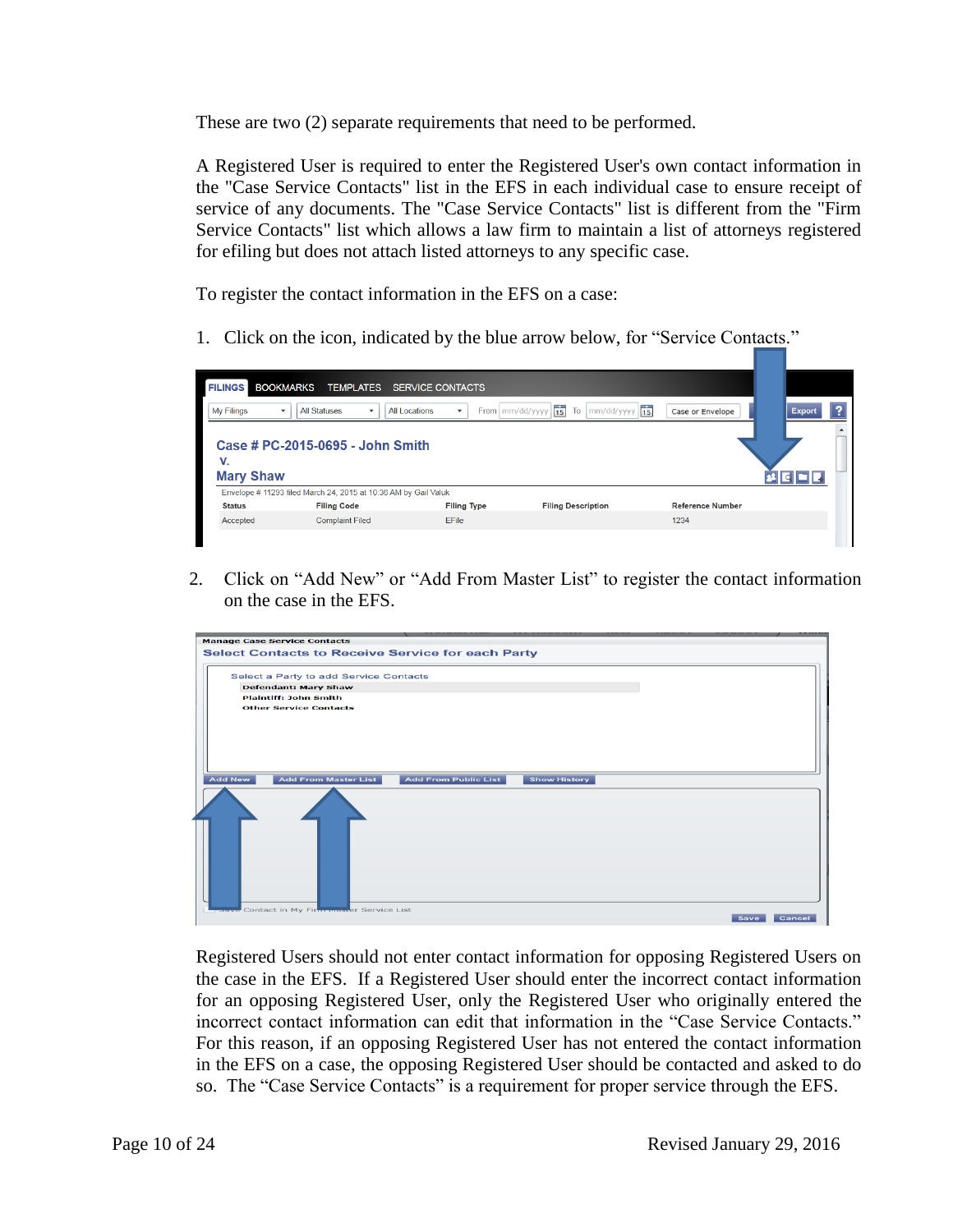#### 3. Public Access Portal

3.1 Public Access Portal - The Public Access Portal is a separate system from the EFS and is the point of entry for electronic access to case information from the Judiciary's database whether at the courthouse or remotely. The database is an electronic collection of court records displayed as a register of actions or docket sheet. The register of actions or docket sheet lists parties, case events, document filings, or other activities in a case in chronological order.

#### 4. Format and Submission of Documents

- 4.1 Document Type All documents must be filed in a searchable portable document format (PDF or PDF-A) and completed in full. Fillable PDFs will not be accepted as the EFS does not support them. The documents must be in the correct orientation. For further information relating to the formatting of documents, please refer to the Rhode Island Judiciary Guide to Electronic Filing available on the Judiciary's website at [www.ri.courts.gov](http://www.ri.courts.gov/) under the heading of Electronic Filing.
- 4.2 Submission of Filing To file a document, the Registered User must electronically submit the document to the CMS by means of the EFS. The document will then immediately be assigned an envelope number. The clerk's office will review the submission and, if the submission is in order, the submission will be accepted and the Registered User will receive electronic notice of the acceptance. For further information relating to the review of submitted documents by the clerk's office, please refer to the Rhode Island Judiciary Guide to Electronic Filing available on the Judiciary's website at [www.ri.courts.gov](http://www.ri.courts.gov/) under the heading of Electronic Filing.
- 4.3 Labeling of PDF Files All PDF files must be labeled with specificity. For example, Plaintiff [Name]'s Motion for Summary Judgment Against Defendant [Name].
- 4.4 Caption of Pleadings Pursuant to R.Dom.Rel.P. 10(a), "[i]n the complaint, the title of the action shall include the names of all the parties, but in other pleadings it is sufficient to state the name of the first party on each side with an appropriate indication of other parties."
- 4.5 Electronic Filing of Documents When using the EFS:
	- 4.5.1 Case Initiating Document(s) A Case Initiating Document(s) is the first document(s) filed in a case, including a motion for post final judgment relief. All Case Initiating Document(s), including any required documents, attachments, or exhibits, shall be submitted individually as separate files within the same initial submission or filing;
	- 4.5.2 All Other Pleadings All subsequent pleadings, motions, and other papers, shall be submitted individually with related documents submitted as separate files within the same submission or filing (for example, a motion and memorandum or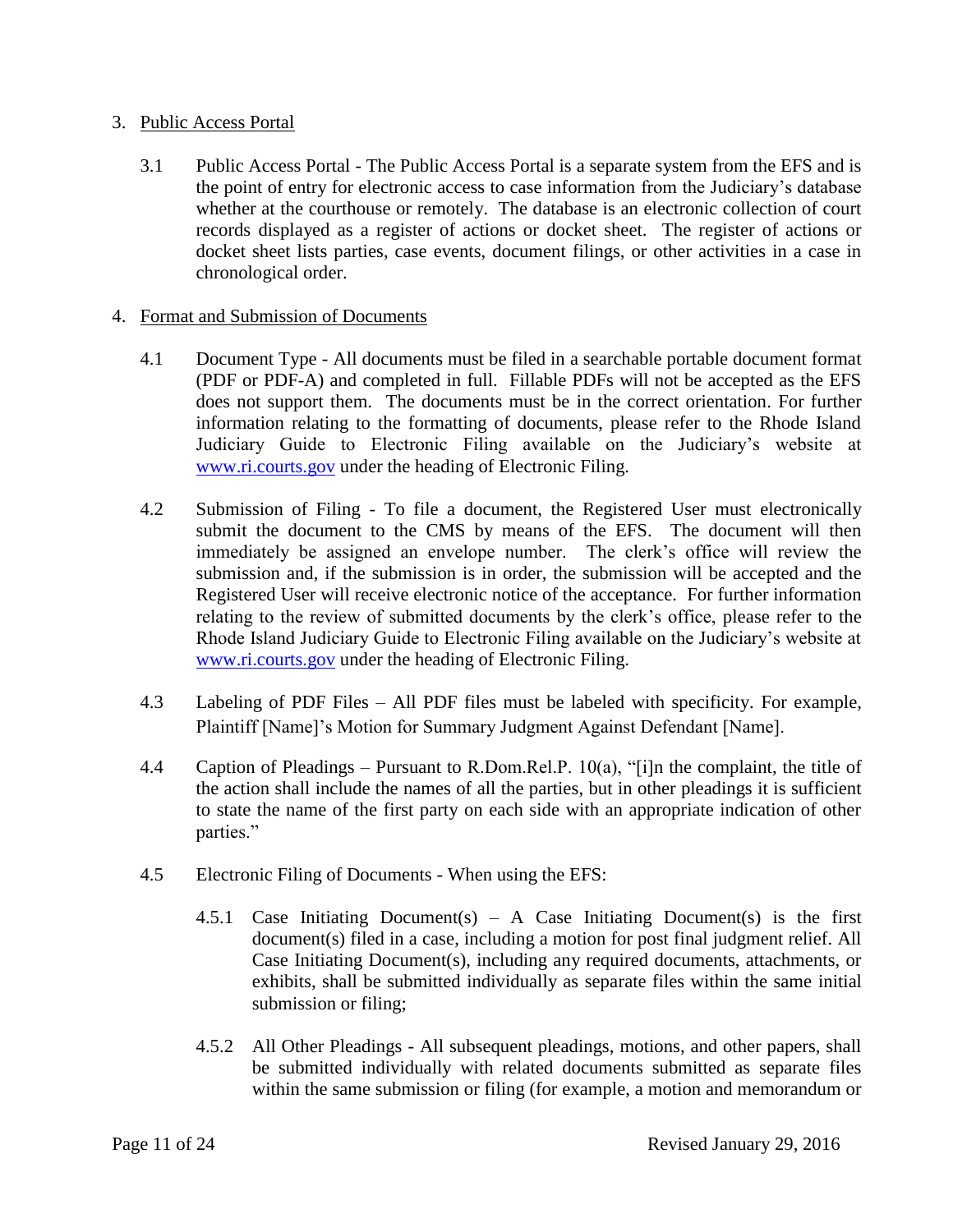other supporting attachments or exhibits filed in support of a motion). The filing should also include an index to the attachments or exhibits submitted as a separate document, for ease in navigating the submission; and

- 4.5.3 Categories of Items Categories of items such as bills, receipts, invoices, photographs, etc. may be submitted in one attachment.
- 4.6 Required Documents Each complaint type and a motion for post final judgment relief have required documents that shall be submitted within the same initial submission. For example, a Complaint for Divorce must be submitted for filing along with a Statement of Assets, Liabilities, Income, and Expenses, a Marriage Certificate, a Statement Listing the Children of the Marriage, and a Motion for Temporary Orders, if any. A listing of the complaint types and the required documents is attached hereto as Appendix A.
- 4.7 Attachment Function in the EFS The attachment button in the EFS is used to include more than one document in a filing. Using the attachment feature in the EFS for other than submitting required documents with lead documents or motions with attachments or exhibits may result in documents being misdirected for review by the court and delays in scheduling hearings.
- 4.8 Entry of Appearance When a Registered User files an Entry of Appearance in a case, the attorney shall file the document through the EFS. Once accepted, the clerk's office will enter the attorney in the case management system for every party that the attorney is representing in a case.
	- 4.8.1 Filing of Case Initiating Document(s) An Entry of Appearance is not required when filing Case Initiating Document(s). If there is more than one attorney representing the Plaintiff, each subsequent attorney shall file an Entry of Appearance. The most current Entry of Appearance form is located on the Judiciary's website at [www.courts.ri.gov](http://www.courts.ri.gov/) under the heading of Public Resources, Forms.
	- 4.8.2 Responsive Pleadings An Entry of Appearance is required to be filed with the first responsive pleading.

## 5. Review of Document Once Submitted

- 5.1 Review by Clerk Documents submitted through the EFS will be reviewed by the clerk's office for completion before acceptance in the CMS. Documents submitted after 4:00 p.m. will be processed the following day.
- 5.2 Compliance Documents will not be reviewed for compliance with state and federal law, court rule, court order, or case law designating information or documents as nonpublic.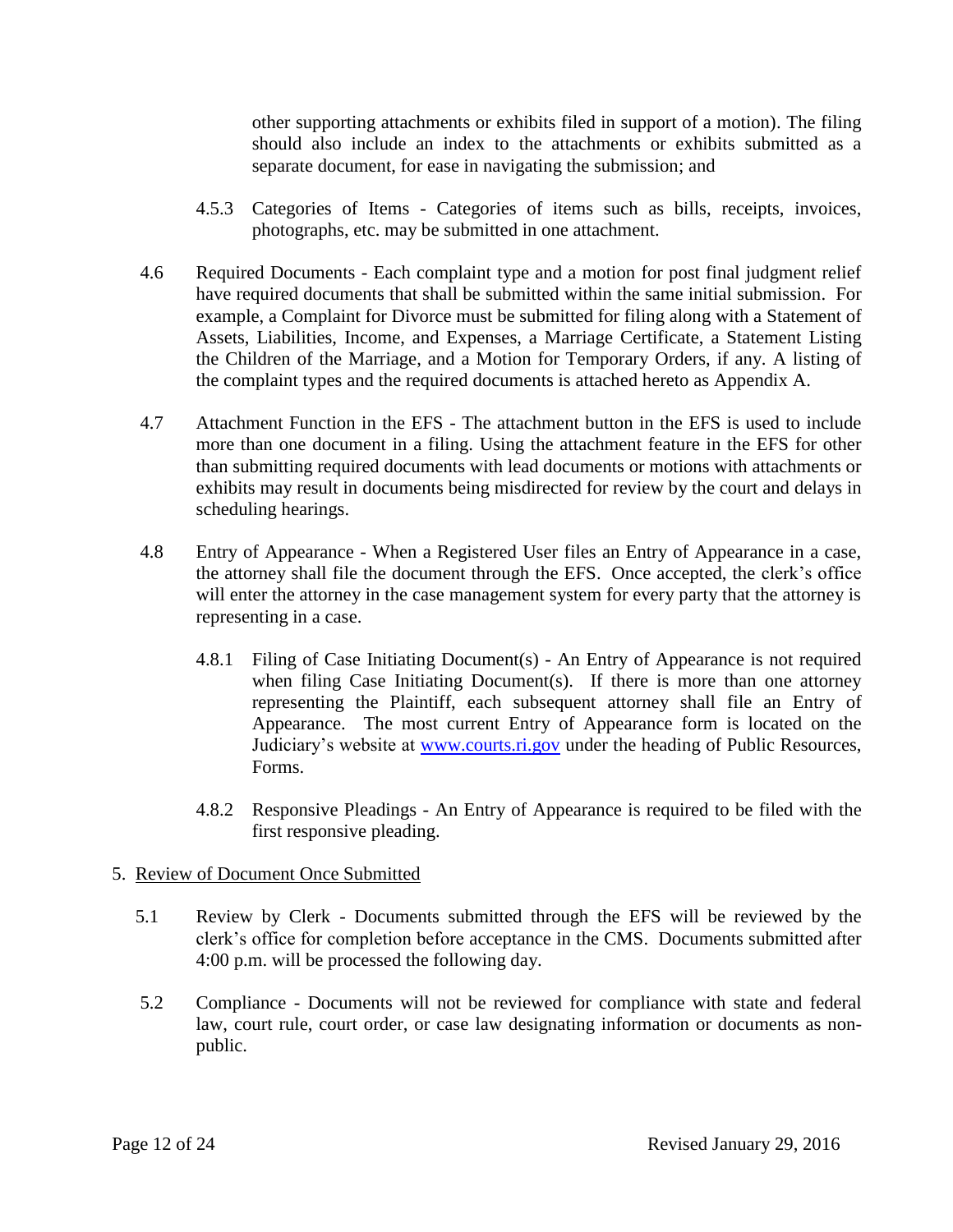- 5.2.1 Non-public Information It is the responsibility of Registered User to ensure that non-public information or personal identifying information is appropriately redacted prior to filing and that a document deemed in its entirety to be nonpublic information is appropriately checked as "confidential" in the EFS.
- 5.2.2 Redacted Documents When filing a redacted document, the Registered User must file the redacted version of the document as the lead document and the nonredacted version marked "confidential" as an attachment.
- 5.2.3 Non-public Documents When filing a document that is deemed non-public in its entirety, the Registered User need not submit a redacted version of the document.
- 5.2.4 Changing Classification of a Document The clerk's office will not change the classification of a document from public to confidential absent a court order.
- 5.2.5 Further Information Regarding Non-public Documents For further information regarding the submission of non-public documents, documents containing nonpublic information, or personal identifying information, please see Rule 8 of Article X of the Supreme Court Rules Governing Electronic Filing and Rule 4 of the Rhode Island Judiciary Rules of Practice Governing Public Access to Electronic Case Information.
- 5.3 Rejection of Documents In accordance with R.Dom.Rel.P. 1(b)(4), documents will be rejected under the following circumstances:
	- 5.3.1 No Signature Pleadings filed without a conventional signature where required;
	- 5.3.2 Required Documents Pleadings filed without the required documents as set forth in Appendix A attached hereto;
	- 5.3.3 Electronic Filing of Documents Pleadings not filed in accordance with R.Dom.Rel.P. 1(b)(3);
	- 5.3.4 Discovery Requests Discovery requests and responses not filed in accordance with R.Dom.Rel.P. 5(d);
	- 5.3.5 Orientation of the Scanned Document Documents, including any required documents, attachments, or exhibits, scanned in the wrong orientation, e.g., upside down or backwards;
	- 5.3.6 Unreadable Documents Documents scanned and filed that are unreadable or illegible;
	- 5.3.7 Fillable PDFs The EFS does not support the submission of fillable PDFs.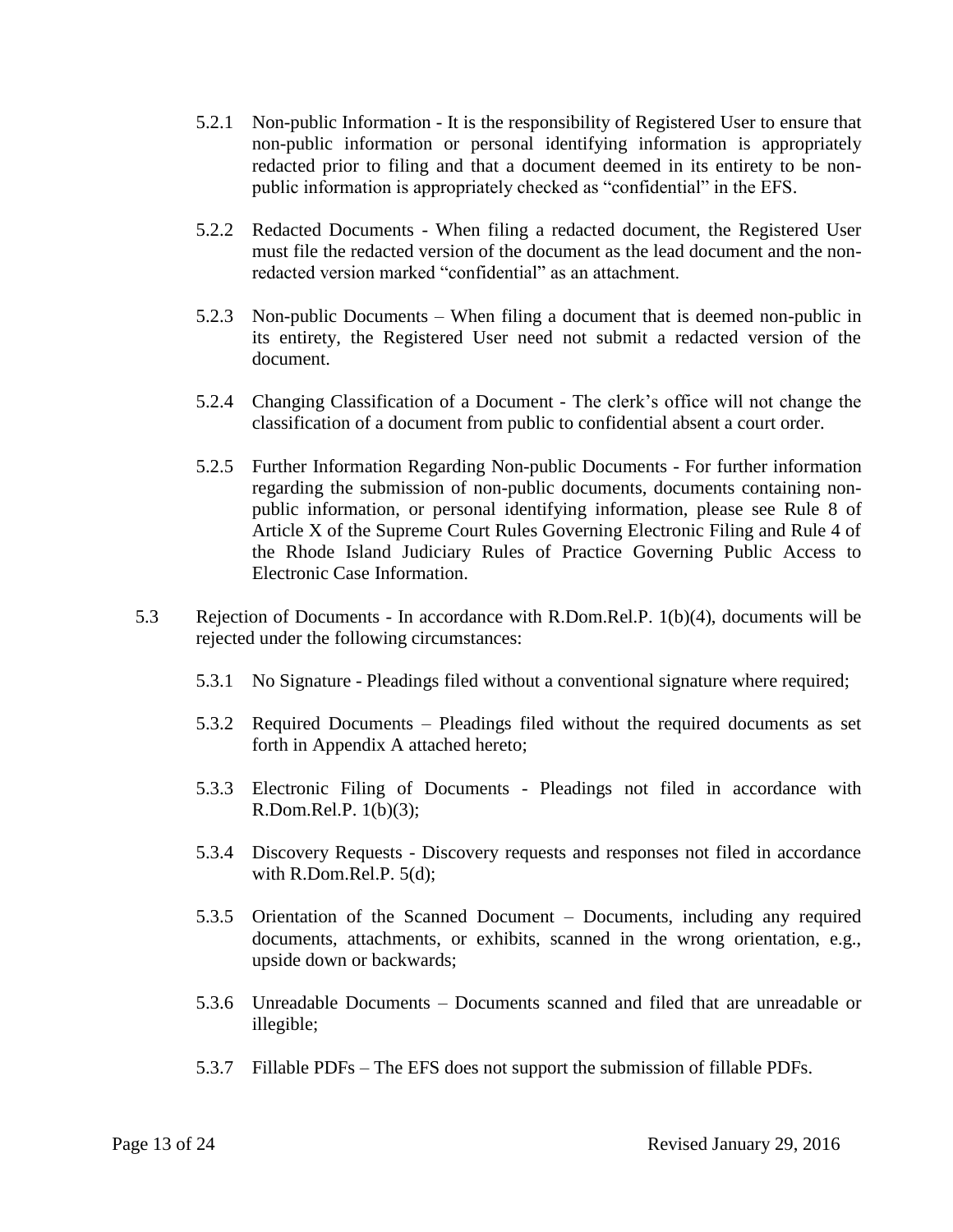- 5.4 Notification Notification to the Registered User as to whether the filing is accepted or rejected will be sent to the Registered User through the EFS. For further information regarding the review process and the status of submitted documents, please refer to the Rhode Island Judiciary Guide to Electronic Filing available on the Judiciary's website at [www.courts.ri.gov](http://www.courts.ri.gov/) under Electronic Filing.
- 5.5 Rejected Filings
	- 5.5.1 Rule for Resubmission of Rejected Filing Pursuant to Article X, Rule 5 of the Supreme Court Rules Governing Electronic Filing, "[a] rejected filing shall be promptly corrected and resubmitted and shall be deemed to have been submitted and filed on the initial filing date for purposes of any statutory or rule-based deadline."
	- 5.5.2 Statute of Limitations **When the resubmission is filed after the statute of limitations because of a court rejection, the Registered User shall submit a new filing, type "Envelope [put in number] resubmission" (indicating the filing which was previously rejected by the court) in the "Filing Comments," and attach a copy of the previously rejected submission details**. Once confirmed, the administrator, or his or her designee, of each court shall change the event date in the CMS and ensure that both the original (rejected) document and the newly submitted document are attached to the event for judicial review.

| Select Filing Code*        |                                                  |                            |
|----------------------------|--------------------------------------------------|----------------------------|
| Complaint Filed            |                                                  | $\sqrt{EFLI}$<br>$\bullet$ |
| Filing Description         |                                                  |                            |
| Reference Number*          |                                                  |                            |
| 1234                       |                                                  |                            |
| Documents                  |                                                  |                            |
| Lead Document <sup>*</sup> | Complaint. Test pdf<br>32.2 kh                   | E                          |
|                            | Description                                      |                            |
|                            | Complaint.Test.pdf                               | Confidential               |
| Attachments (i)            | Add More Documents                               |                            |
|                            | Envelope 3257 Resubmission. Test.pdf<br>292.1 kb | ×                          |
|                            | Description                                      |                            |
|                            | Envelope 3257 Resubmission.Test.pdf              | Confidential               |
| <b>Filing Comments</b>     |                                                  |                            |
| Envelope 3257 resubmission |                                                  |                            |

## 6. Service of Process and Issuance of Summonses

- 6.1 Service of Process
	- 6.1.1 Case Initiating Document(s) Registered Users shall submit all filings, including Case Initiating Document(s), through the EFS. Case Initiating Documents such as subpoenas and summonses with complaints, petitions, or other documents that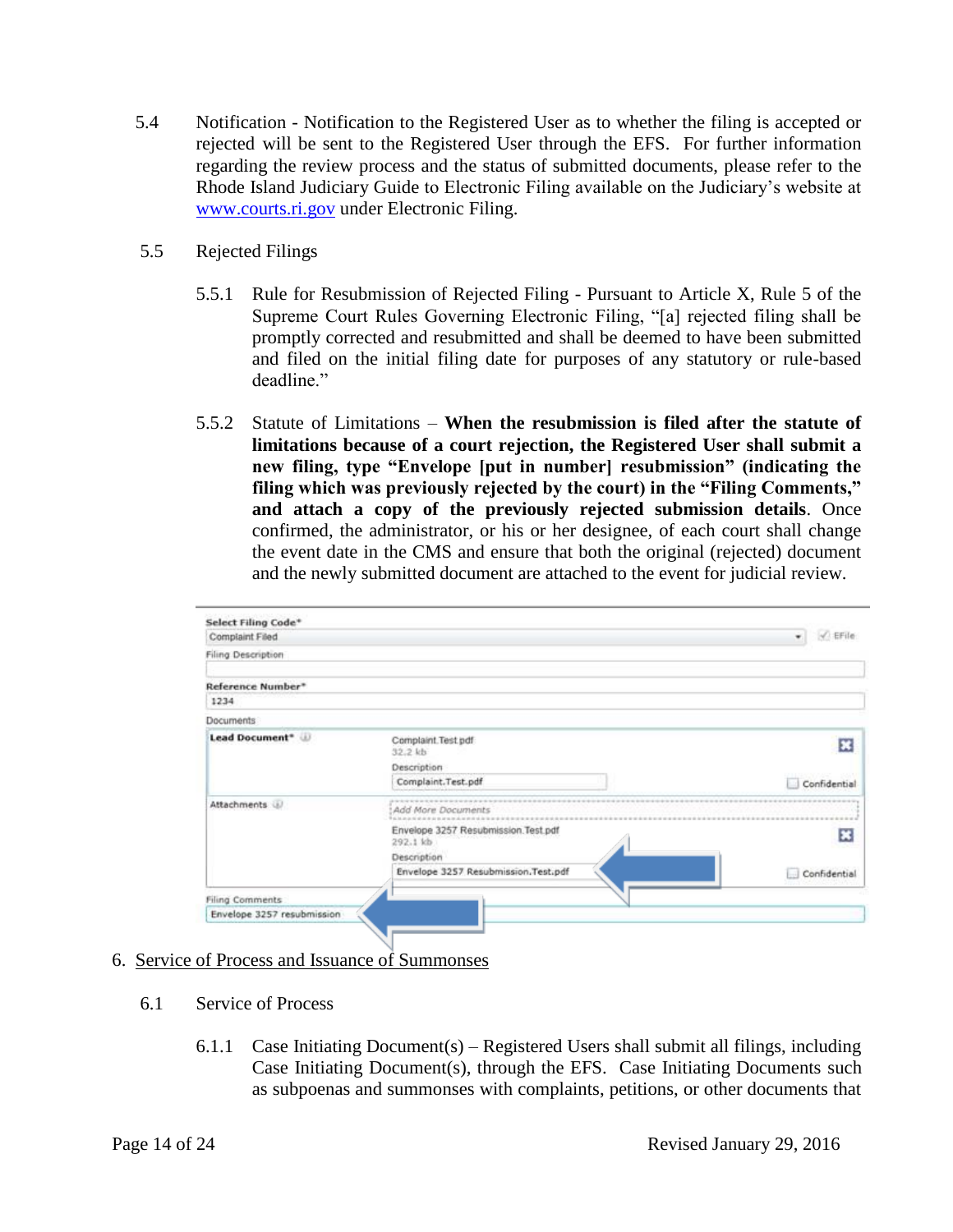are required by statute or court rule to be hand-delivered, delivered in person, or mailed cannot be electronically served.

- 6.1.2 All Other Documents Documents that are not required by statute or court rule to be hand-delivered or delivered in person shall be electronically served on Registered Users through the EFS.
- 6.1.3 Service on a Non-registered User Service of all documents shall continue in the manner as provided for in R.Dom.Rel.P. 5.
- 6.2 Issuance of Summons The summons shall be issued in the following manner:
	- 6.2.1 Registered Users For attorneys and self-represented litigants who are Registered Users, a summons shall be generated by the clerk's office and attached to the case following the acceptance of the complaint or motion for post final judgment relief and all other required documents by the court. Registered Users can retrieve the summons through the Public Access Portal;
	- 6.2.2 Incarcerated Individuals For incarcerated individuals, a summons shall be generated electronically by the clerk's office and mailed to the individual upon the acceptance of the complaint or motion for post final judgment relief and all other required documents by the court; and
	- 6.2.3 Non-registered Users For attorneys who are granted a waiver pursuant to Art. X, Rule 3(c) of the Rhode Island Supreme Court Rules Governing Electronic Filing and self-represented litigants who do not elect to electronically file pursuant to Art. X, Rule 3(b):
		- (A) A summons shall be generated electronically by the clerk's office and handed to the Non-registered User at the time of filing the complaint or motion for post final judgment relief and all other required documents at the clerk's office;
		- (B) If the complaint or motion for post final judgment relief and all other required documents are mailed to the clerk's office, a summons shall be generated electronically by the court and mailed to the Non-registered User if a self-addressed envelope is included; or
		- (C) If the complaint or motion for post final judgment relief and all other required documents are mailed to the clerk's office, a summons shall be generated electronically by the court and the Non-registered User may obtain the summons at the clerk's office.
- 6.3 Preparation of Documents The party requesting a summons or writ is responsible for preparing all copies required for service of the summons or writ along with the accompanying complaint or motion for post final judgment relief, motion, Language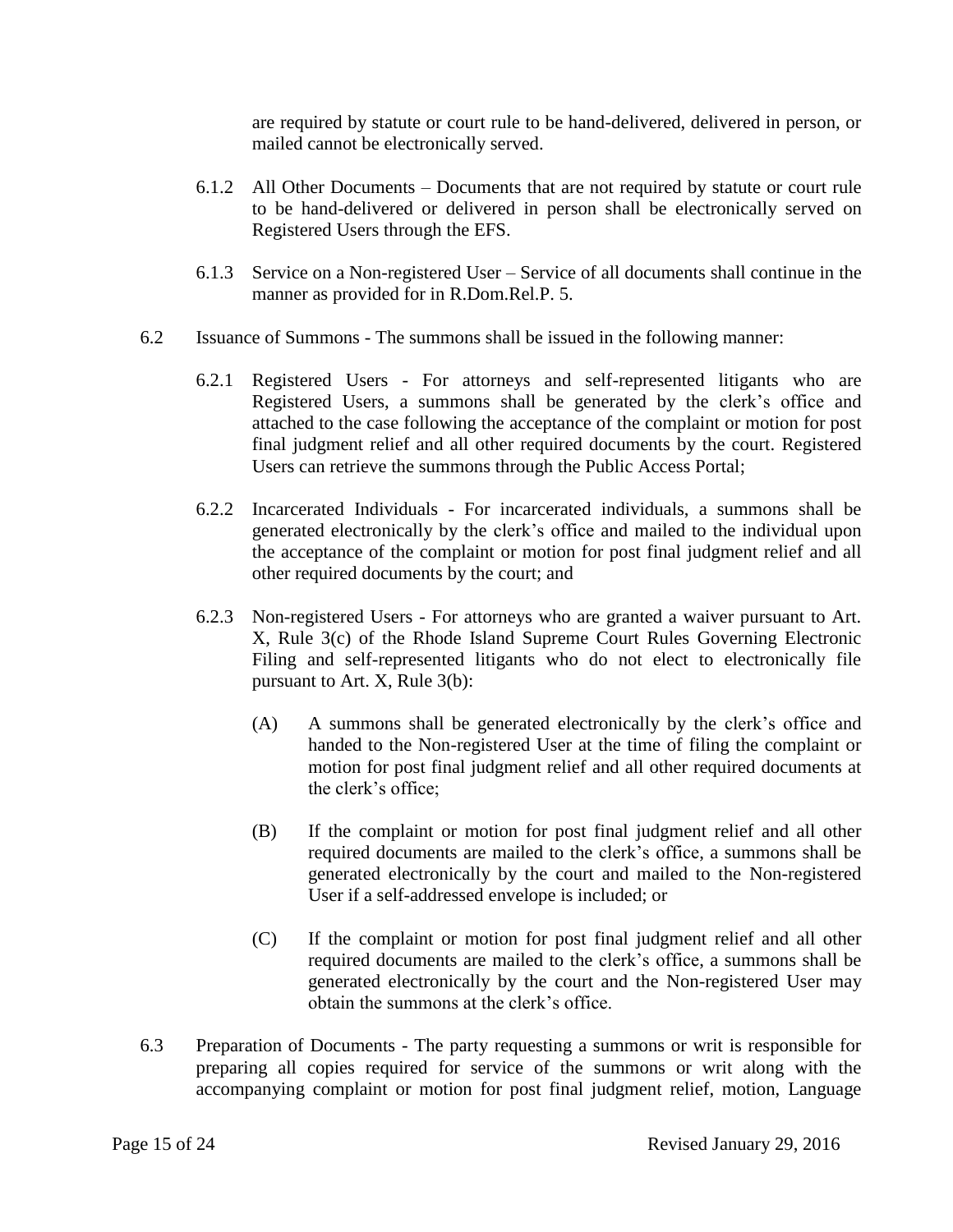Assistance Notice, and other required documents in accordance with R.Dom.Rel.P. 4. The clerk's office will no longer prepare service packets.

- 6.4 Delivery of Documents The party requesting a summons or writ is responsible for delivering the summons, writ, complaint or motion for post final judgment relief, motion, Language Assistance Notice, and any other required documents and copies of those documents to the person authorized to serve process in accordance with R.Dom.Rel.P. 4.
- 6.5 Proof of Service The Proof of Service must be efiled by scanning the Proof of Service in accordance with R.Dom.Rel.P 4(h) prior to the hearing date.

#### 7. Assignment of Hearings, Scheduling, and Notification

- 7.1 Assignment to Judicial Officer The case management system (CMS) will automatically assign a case to a judicial officer upon the acceptance of a Case Initiating Document(s).
- 7.2 Hearing Dates The CMS will automatically schedule the initial hearing date upon acceptance of the Case Initiating Document(s). The hearing date will be noted on the summons.
- 7.3 Hearing Dates on Summons Hearing dates for motions filed along with the Case Initiating Document(s) will also be noted on the summons.
- 7.4 Assignment of Subsequent Hearing Dates The clerk's office or the court will assign a date for all motions filed subsequent to the acceptance of the Case Initiating Document(s). The hearing date will be approximately thirty-five (35) days after the acceptance of the motion for filing.
	- 7.4.1 Filing of Documents Prior to Hearing No hearing dates will be assigned prior to the acceptance of the document requiring a hearing.
	- 7.4.2 Hearing Dates for Motions Unless the dates are assigned in the courtroom, the Registered User will be able to retrieve the hearing date for a motion filed subsequent to the initial filing through the Public Access Portal.
		- 7.4.2.1 Notice to Registered Users Registered Users are responsible for retrieving the hearing date for a motion filed subsequent to the initial filing through the Public Access Portal. Movants are not required to notify Registered Users of the hearing date of a motion filed subsequent to the initial filing.
		- 7.4.2.2 Notice to Non-registered Users Movants are required to notify Nonregistered Users of hearing dates for motions filed subsequent to the initial filing that are not assigned in the courtroom by forwarding to them a Notice of Hearing to Non-registered User and by e-filing the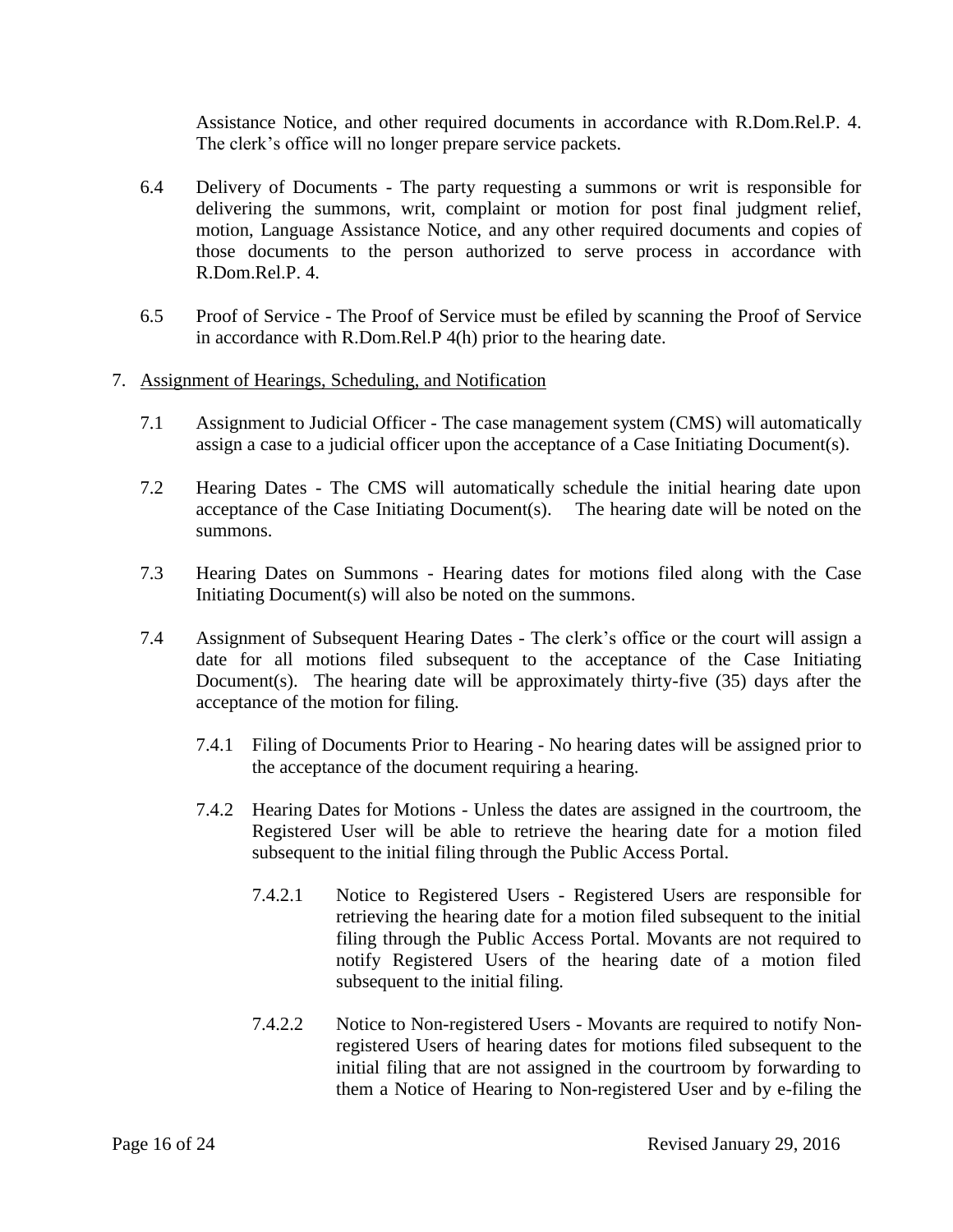notice with the court. The most current version of the Notice of Hearing to Non-registered User is located on the Judiciary's website at [www.courts.ri.gov.](http://www.courts.ri.gov/)

- 7.5 Scheduling a Hearing Only the judicial officer to whom a case is assigned or that judicial officer's designee may change a hearing date.
- 8. Filing Documents Subsequent to the Initial Filing
	- 8.1 Filing of Documents Whether the attorney or the self-represented litigant is a Registered User or not, all ex parte motions, emergency motions, motions for an expedited hearing, complaints for an order of protection, and complaints under the Uniform Child Custody Act, or motions to proceed in forma pauperis shall be filed at the clerk's office.
		- 8.1.1 Adding a Party Do not "Add Party" to an existing case. Select "Filing" to file documents subsequent to the initial filing.

| <b>Party Type</b>     | <b>Name</b>     | <b>Attorney</b>      |  |
|-----------------------|-----------------|----------------------|--|
| Plaintiff             | Test One        |                      |  |
| Defendant             | <b>Test Two</b> |                      |  |
|                       |                 |                      |  |
|                       |                 |                      |  |
| ADD PARTY             |                 |                      |  |
|                       |                 |                      |  |
| Party Type: Plaintiff |                 | Attorney             |  |
| Party Name: Test One  |                 | $\blacktriangledown$ |  |
|                       |                 |                      |  |
|                       |                 |                      |  |
|                       |                 |                      |  |
|                       |                 |                      |  |
|                       |                 |                      |  |
|                       |                 |                      |  |
|                       |                 |                      |  |
|                       |                 |                      |  |
|                       |                 |                      |  |

8.2 Waiver of Fees - Motion to Proceed in Forma Pauperis

8.2.1 Attorneys and Self-represented Litigants - Whether the attorney or the selfrepresented litigant is a Registered User or not, if he or she seeks to have the court waive the cost of service of process and filing fees, the attorney or the selfrepresented litigant must file a Motion to Proceed in Forma Pauperis, Order, Affidavit in Support of Motion to Proceed in Forma Pauperis, and other supporting documentation at the clerk's office. The most current version of the

Exit

Filings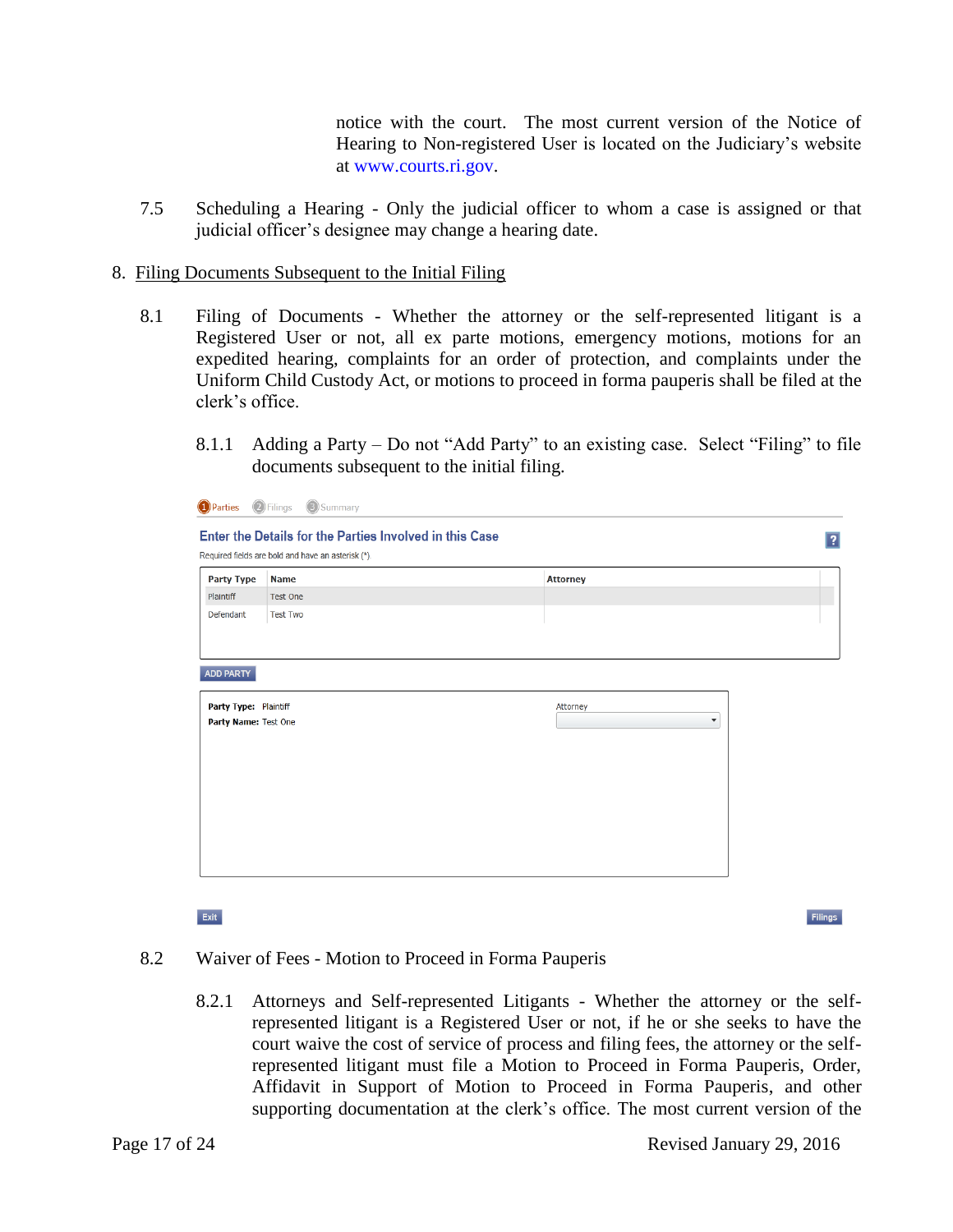Motion to Proceed in Forma Pauperis, Order, Affidavit in Support of Motion to Proceed in Forma Pauperis, and other supporting documentation is located on the Judiciary's website at [www.courts.ri.gov](http://www.courts.ri.gov/) under the heading of Public Resources, Forms.

- 8.2.2 Judicial Officer Motions to Proceed in Forma Pauperis will be referred to the duty judicial officer for consideration. Whether or not the court grants or denies the motion, the clerk shall file the Motion to Proceed in Forma Pauperis, Order, Affidavit in Support of Motion to Proceed in Forma Pauperis, and supporting documentation in the CMS.
- 8.2.3 Motion Granted If the Motion to Proceed in Forma Pauperis is granted, the cost of service of process and filing fees shall be waived and attorneys or selfrepresented litigants shall file the complaint or motion for relief from post final judgment, the in forma pauperis pleadings and order, and any other required documents with the clerk.
- 8.2.4 Motion Denied If the Motion to Proceed in Forma Pauperis is denied, proper payment shall be made and the Registered User or self-represented litigant shall file the complaint or motion for relief from post final judgment, the in forma pauperis pleadings and order, and any other required documents with the clerk.
- 8.2.5 The Office of Child Support Services, Rhode Island Legal Services, and the Volunteer Lawyer Program – The Office of Child Support Services, Rhode Island Legal Services, and the Volunteer Lawyer Program are authorized to waive all fees associated with electronic filing. The Office of Child Support Services, Rhode Island Legal Services, and the Volunteer Lawyer Program must select "Waiver" under the "Payment Account" when submitting Case Initiating Document(s). Once the Office of Child Support Services, Rhode Island Legal Services, or the Volunteer Lawyer Program receives a submitted status on the filing, the court shall review and accept or reject the filing.
	- 8.2.5.1 Certification of Eligibility Letter Attorneys participating in the Volunteer Lawyer Program must submit a certification of eligibility letter from the Volunteer Lawyer Program as a required Case Initiating Document.
- 8.3 No Documents Filed on Day of Scheduled Hearing With the exception of ex parte motions, emergency motions, motions to proceed in forma pauperis, motions for an expedited hearing, and exceptional circumstances, no documents, including entries of appearance, may be submitted to the clerk's office for filing or submitted to a clerk in the courtroom for filing on the day of a scheduled hearing.
	- 8.3.1 Review by Clerk As a general rule, documents will be reviewed by the clerk's office in a timely manner and entered into the CMS.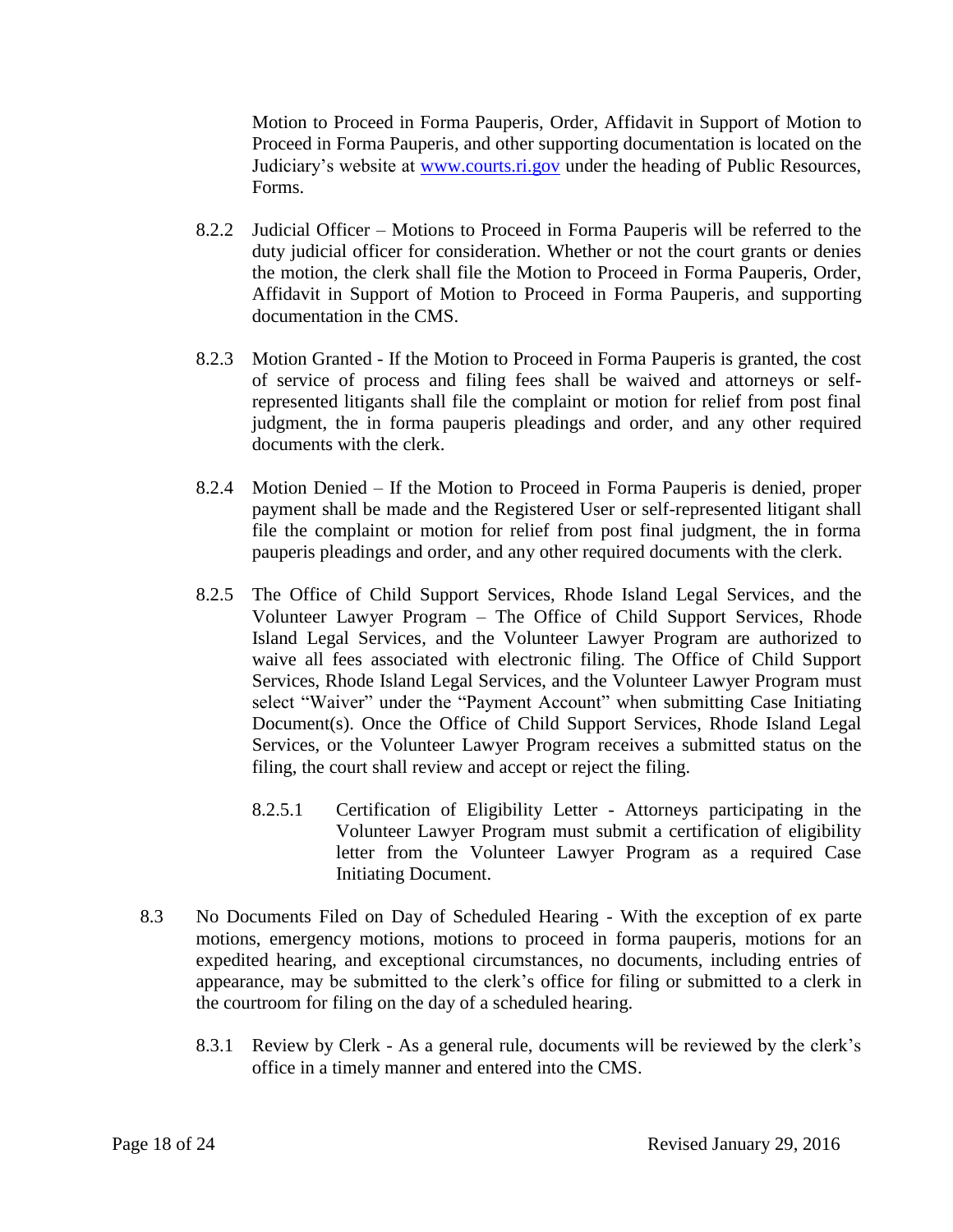- 8.3.2 Filing of Documents Before Hearing Documents relating to a scheduled court hearing should be filed a minimum of two (2) business days prior to a hearing.
- 8.4 Ex Parte Motions, Emergency Motions, and Motions for an Expedited Hearing Ex parte motions, emergency motions, and motions for an expedited hearing may be filed at any time.
	- 8.4.1 Hearing Dates Except in exceptional circumstances, a hearing will be scheduled for the day the ex parte motion, emergency motion, or motion for an expedited hearing is filed unless the motion is filed less than one (1) hour before the scheduled closing of the clerk's office. In that case, the motion will be scheduled for a hearing on the following day that the court is in session. Further hearing dates, if any are required, will be set at the discretion of the judicial officer to whom the matter is assigned.
	- 8.4.2 Denied Motions Ex parte motions, emergency motions, and motions for an expedited hearing that are denied by a judicial officer will be retained by the clerk for filing.
	- 8.4.3 Sanctions Filing parties should be mindful that sanctions may be imposed in the case of any motion deemed to have been filed in violation of R.Dom.Rel.P. 11.
- 8.5 Trial Exhibits Trial exhibits shall not be efiled. Unless otherwise ordered by the judicial officer, trial exhibits are to be submitted in the courtroom when offered as an exhibit.
- 8.6 Subpoena Duces Tecum The clerk's office will not accept documents submitted in response to a subpoena duces tecum. Those documents will either be returned to the sender or destroyed.
- 8.7 Orders, Judgments, or Decrees To follow is the procedure for filing an order, judgment, or decree.
	- 8.7.1 Filing and Service The document(s) are efiled by the Registered User in the EFS as a "Proposed Order" with the clerk's office and eserved on the selected parties listed in the "Case Service Contacts" for that case and served conventionally on all Non-registered Users.
	- 8.7.2 Filing Status Once the Registered User receives a submitted status on the filing, the clerk's office shall review the filing.
	- 8.7.3 Docket A proposed order is not a docketable event so the document will not be viewable on the Public Access Portal.
	- 8.7.4 Routing The filing shall then be forwarded to the appropriate judicial officer for review.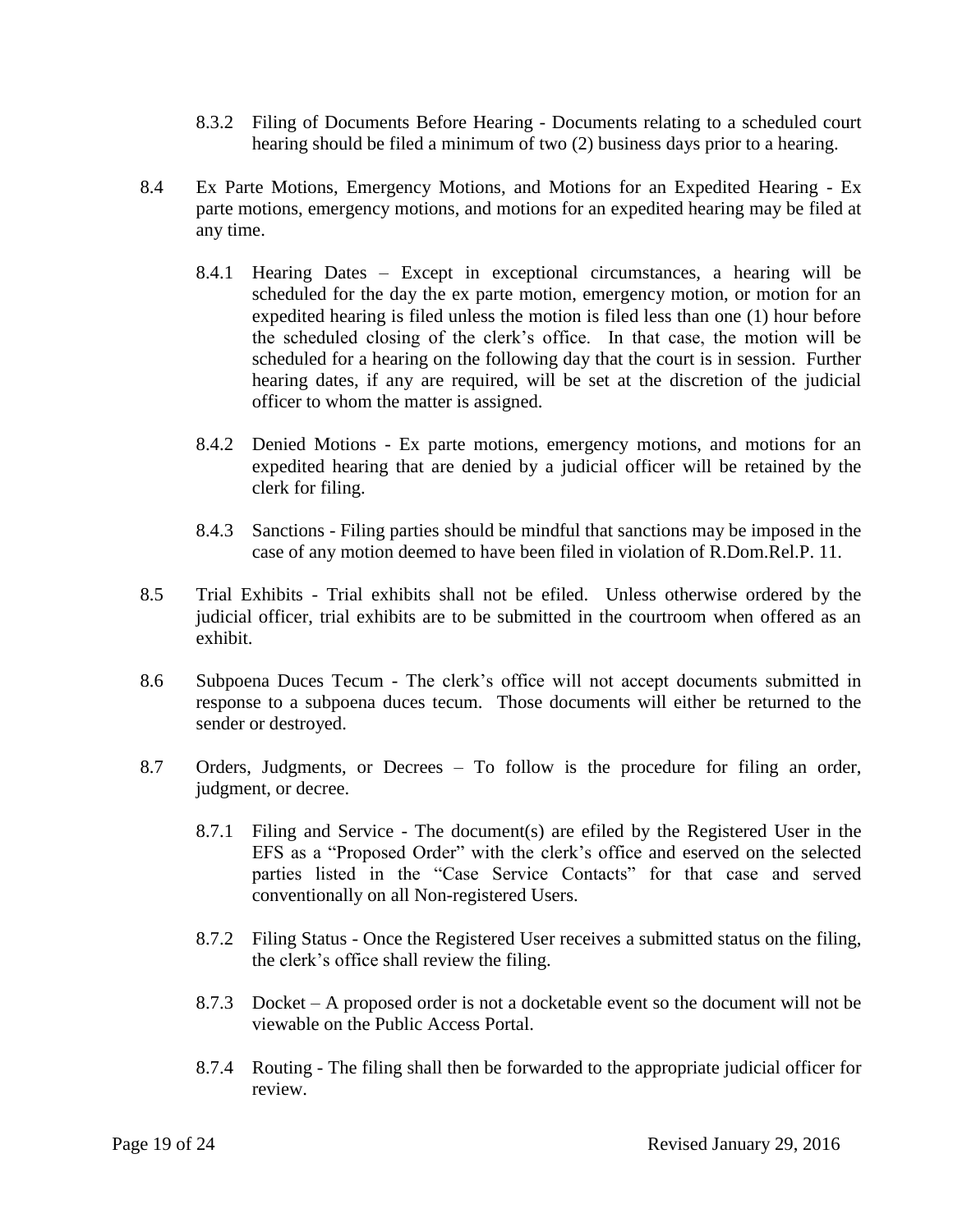- 8.7.5 Objection In accordance with R.Dom.Rel.P. 77(f), if only one (1) proposed order is filed and no objection is filed within seven (7) days, the order shall enter upon approval of the court. If more than one (1) proposed order is filed or if an objection is filed within seven (7) days, the order shall be entered only by the court. If an objection is filed, the objection shall contain a request for a hearing with a Certificate of Service in accordance with Rule  $1(b)(1)(B)$  that a copy has been sent to all other parties. In the event two (2) or more proposed orders concerning the same motion are filed within seven (7) days, any interested party may file a motion to enter an order, with notice of the hearing to all other parties.
- 8.7.6 Judicial Officer Review The judicial officer may grant, modify, or deny the proposed order.
	- 8.7.6.1 Order Granted If the judicial officer signs the proposed order, the document is sent to the clerk to docket in the CMS. Registered Users can retrieve the order on the Public Access Portal. Non-registered Users can obtain the signed order at the clerk's office.
	- 8.7.6.2 Order Modified If the judicial officer modifies the proposed order, the document with the modifications is sent to the clerk to docket in the CMS. Registered Users can retrieve the order on the Public Access Portal. Non-registered Users can retrieve the order at the clerk's office.
	- 8.7.6.3 Order Denied If the judicial officer denies the proposed order, the document is sent to the clerk to docket in the CMS with the reason why it was denied. Registered Users can view that the order was denied on the Public Access Portal. Non-registered Users can view that the order was denied at the clerk's office.
- 8.8 Sealed Cases Any pleadings that are to be filed into a sealed case shall be filed directly with the clerk's office and not through the EFS.

## 9. Signatures

- 9.1 Signature of Judicial Officer Documents requiring the signature of a judicial officer shall be submitted through the EFS and shall include a signature line as well as a line for the date the document is signed by the judicial officer. The document will be transmitted electronically to the appropriate judicial officer for consideration.
- 9.2 Signature of Clerk Documents signed by a judicial officer do not require a clerk's signature. There should not be a line for a clerk's signature on any submitted order, judgment, or decree.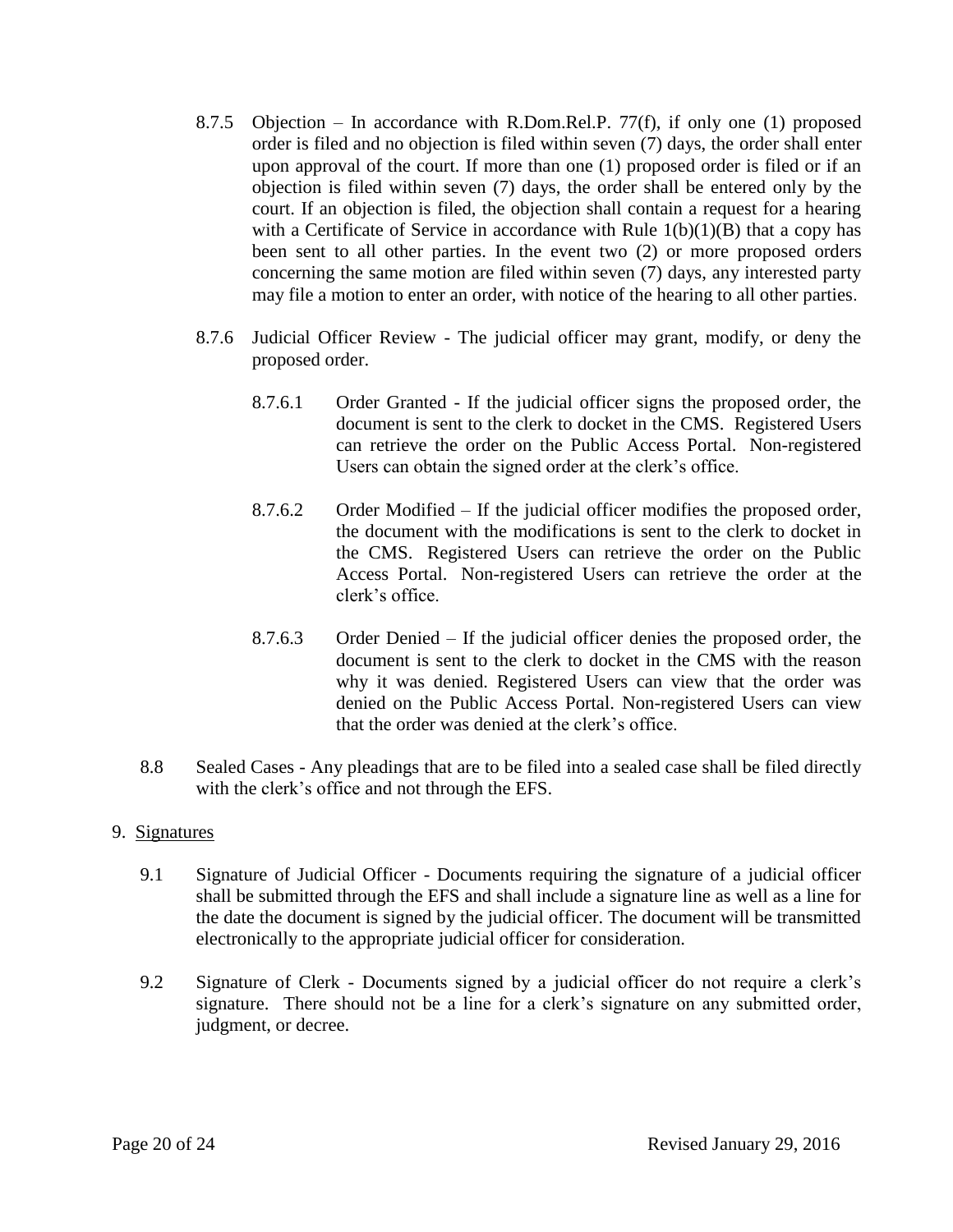#### 10. Closed Cases

- 10.1 Entry of Final Judgment A divorce case is deemed closed once the Final Judgment is entered.
- 10.2 Miscellaneous and Divorce Cases in Which a Motion for Post Final Judgment Relief Has Been Filed - A miscellaneous case and a divorce case in which a motion for post final judgment relief has been filed are deemed closed when the judicial officer has heard and determined all matters presented in the complaint and/or motion and/or when no further court date has been scheduled.
- 10.3 Removal of Attorneys Attorneys will be removed as attorney of record thirty-five (35) days after the date the case is closed.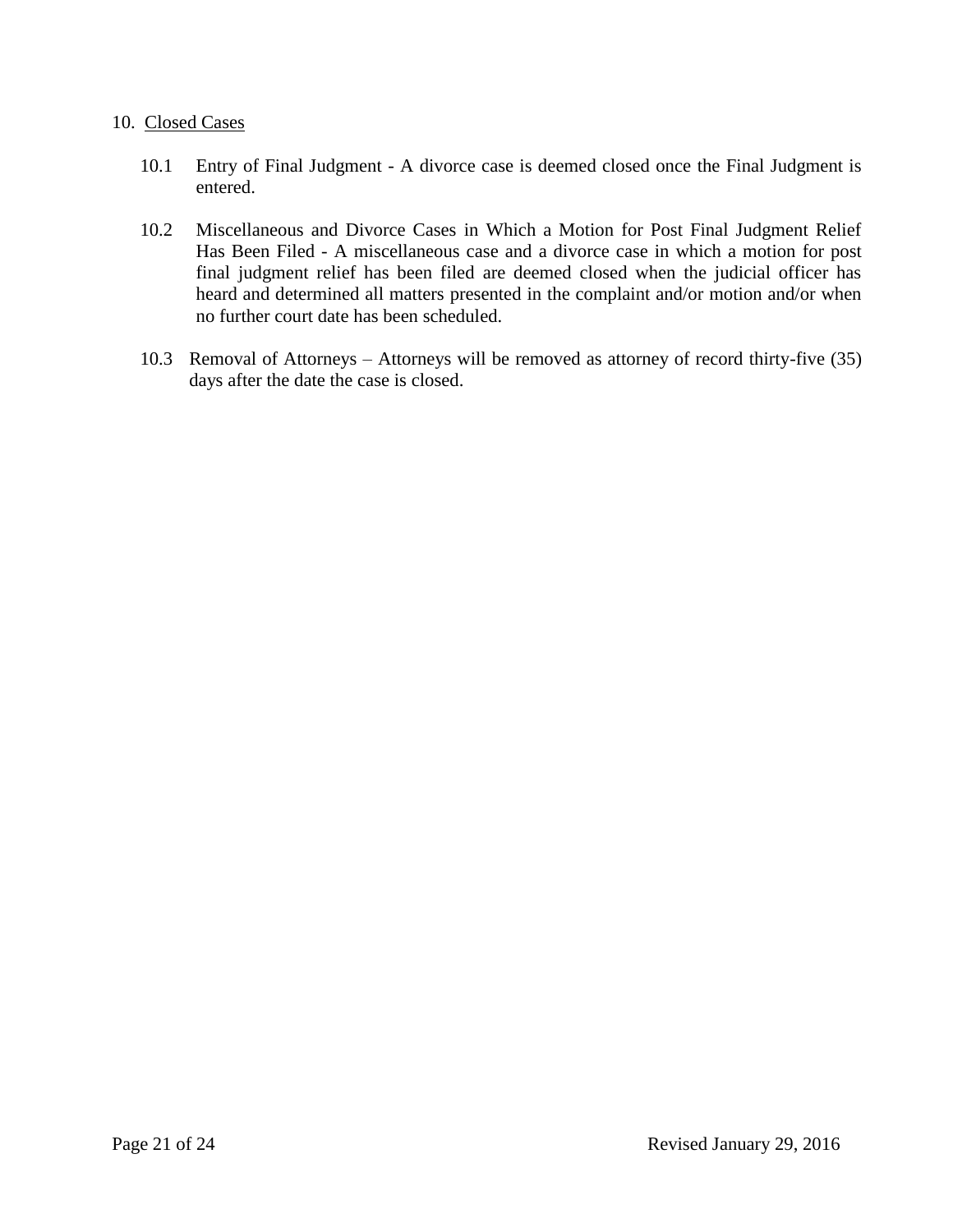## **APPENDIX A**

#### **A. Required Documents**

## **A.1 Nominal Track Divorce**

Lead Document: Nominal Divorce Complaint

Attachments: a) Family Court Cover Sheet (form FC-75) (*marked confidential*)

- b) Statement of Assets, Liabilities, Income, and Expenses (form FC-5/DR-6) *(marked confidential)*
- c) Statement Listing Children (form FC-59) (*marked confidential*)
- d) Marriage Certificate or affidavit in support of common-law marriage
- e) Certified translation of a non-English language Marriage Certificate
- f) Certification of eligibility letter from the Volunteer Lawyer Program, if applicable

## **A.2 Contested Track Divorce**

Lead Document: Contested Divorce Complaint

- Attachments: a) Family Court Cover Sheet (form FC-75) (*marked confidential*)
	- b) Statement of Assets, Liabilities, Income, and Expenses (form FC-5/DR-6) *(marked confidential)*
	- c) Statement Listing Children (form FC-59) (*marked confidential*)
	- d) Marriage Certificate or affidavit in support of common-law marriage
	- e) Certified translation of a non-English language Marriage **Certificate**
	- f) Certification of eligibility letter from the Volunteer Lawyer Program, if applicable

## **A.3 Bed and Board**

Lead Document: Bed and Board Divorce Complaint

- Attachments: a) Family Court Cover Sheet (form FC-75) (*marked confidential*)
	- b) Statement Listing Children (form FC-59) (*marked confidential*)
	- c) Marriage Certificate or affidavit in support of common-law marriage
	- d) Certified translation of a non-English language Marriage **Certificate**
	- e) Certification of eligibility letter from the Volunteer Lawyer Program, if applicable

## **A.4 Separate Maintenance Without Commencement of Divorce**

Lead Document: Separate Maintenance without Commencement of Divorce Complaint

- Attachments: a) Family Court Cover Sheet (form FC-75) (*marked confidential*)
	- b) Statement of Assets, Liabilities, Income, and Expenses (form FC-5/DR-6) *(marked confidential)*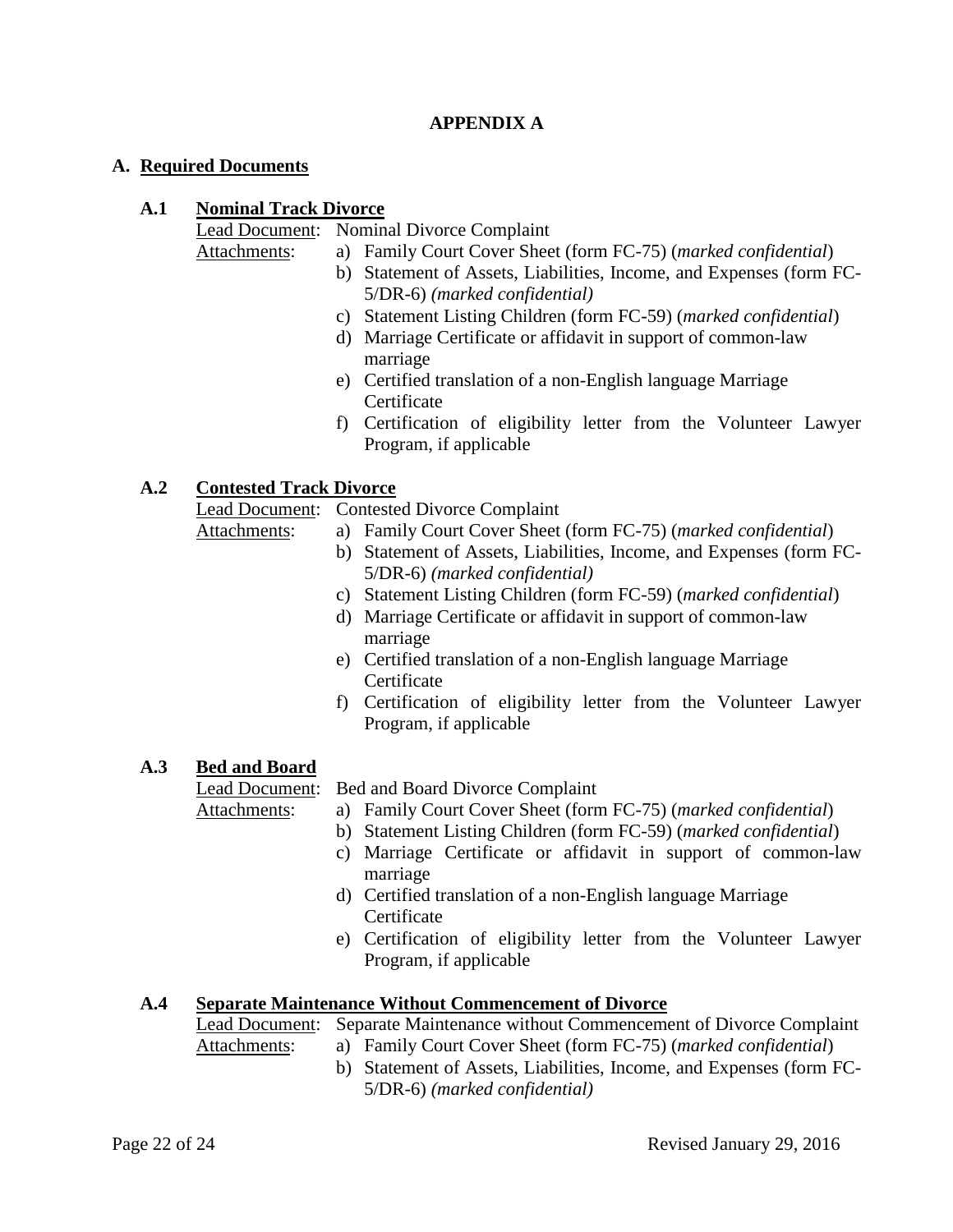- c) Statement Listing Children (form FC-59) (*marked confidential*)
- d) Marriage Certificate or affidavit in support of common-law marriage
- e) Certified translation of a non-English language Marriage **Certificate**
- f) Certification of eligibility letter from the Volunteer Lawyer Program, if applicable

#### **A.5 Miscellaneous Track**

Lead Document: Miscellaneous Complaint

- Attachments: a) Family Court Cover Sheet (form FC-75) (*marked confidential*)
	- b) Statement of Assets, Liabilities, Income, and Expenses (form FC-5/DR-6), if applicable (*marked confidential*)
	- c) Statement Listing Children (form FC-59), if applicable (*marked confidential*)
	- d) Birth Certificates (Miscellaneous Complaint for Support, Custody, and/or Visitation), if applicable *(marked confidential*)
	- e) Certified translation of any non-English language Birth Certificate, if applicable *(marked confidential)*
	- f) Certification of eligibility letter from the Volunteer Lawyer Program, if applicable

#### **A.6 Motion for Post Final Judgment Relief**

Lead Document: Motion for Post Final Judgment

- Attachments: a) Family Court Cover Sheet (form FC-75) (*marked confidential*)
	- b) Statement of Assets, Liabilities, Income, and Expenses (form FC-5/DR-6), if applicable (*marked confidential*)
	- c) Certification of eligibility letter from the Volunteer Lawyer Program, if applicable

#### **B. Timeframe for Automatic Scheduling of Dates**

The CMS will automatically schedule a court date for complaints and motions based upon the following schedule. If the assigned judicial officer's calendar cannot accommodate the automatic date, the hearing automatically will be assigned to the next available court session.

| <b>Case Type</b>                                    | <b>Auto Scheduling Time Frame</b>  |  |  |
|-----------------------------------------------------|------------------------------------|--|--|
| <b>B.1</b> Complaint for Divorce (Nominal Track)    | 63 days from acceptance of filing  |  |  |
| <b>B.2</b> Complaint for Divorce (Contested Track)  | 105 days from acceptance of filing |  |  |
| <b>B.3</b> Complaint for Divorce from Bed and Board | 63 days from acceptance of filing  |  |  |
| <b>B.4</b> Complaint for Miscellaneous Relief       | 63 days from acceptance of filing  |  |  |